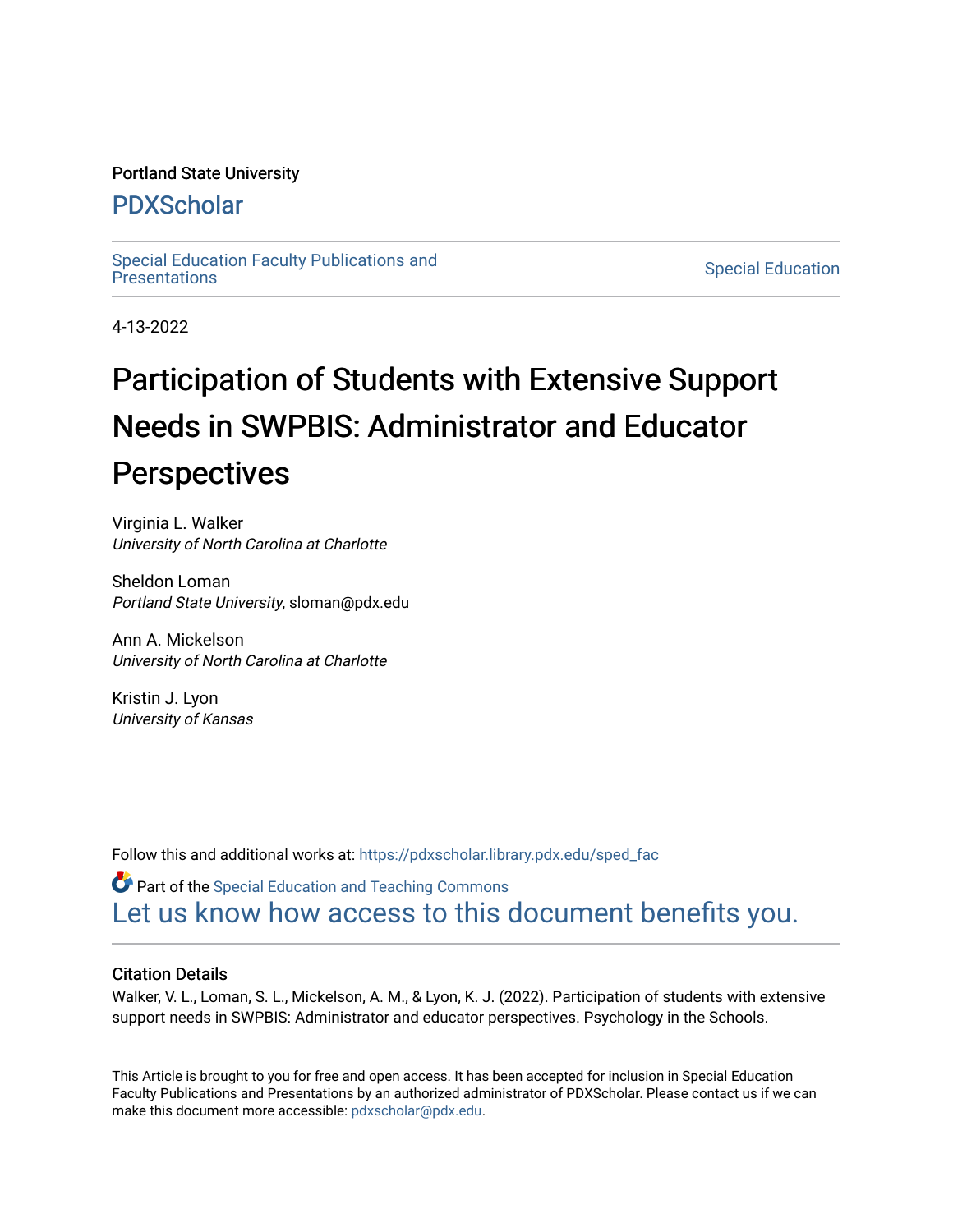WILEY

Check for updates

## Participation of students with extensive support needs in SWPBIS: Administrator and educator perspectives

Virginia L. Walker<sup>1</sup>  $\bullet$  | Sheldon L. Loman<sup>2</sup> | Ann M. Mickelson<sup>1</sup> | Kristin J. Lyon<sup>3</sup>

<sup>1</sup>Department of Special Education and Child Development, University of North Carolina at Charlotte, Charlotte, North Carolina, USA

2 Department of Special Education, Portland State University, Portland, Oregon, USA

<sup>3</sup> Lawrence Public Schools, Lawrence, Kansas, USA

#### Correspondence

Virginia L. Walker, Department of Special Education and Child Development, University of North Carolina at Charlotte, 9201 University City Blvd, Charlotte, NC 28223, USA. Email: [virginia.walker@uncc.edu](mailto:virginia.walker@uncc.edu)

#### **Abstract**

We explored the involvement of students with extensive support needs (ESN) in School‐wide Positive Behavioral Interventions and Supports (SWPBIS). We interviewed 15 administrators and special and general educators from elementary schools implementing SWPBIS during the 2019–2020 school year and analyzed responses using qualitative content analysis. In spite of reported challenges related to student characteristics and low expectations among school personnel, participants indicated that students with ESN were taught school‐wide expectations and received public acknowledgement at Tier 1, often with adaptations and evidence‐based practices, and were considered for Tier 2. Although participants reported commitment to inclusion as a central aspect of SWPBIS, inclusion primarily occurred outside academic classrooms, which limited student involvement across SWPBIS activities. Finally, few participants indicated that students with ESN were involved in SWPBIS data collection activities. Implications include that schools should systematically include students with ESN in all tiers of SWPBIS in such a way that focuses on students' meaningful benefit rather than solely on their physical inclusion and

© 2022 The Authors. Psychology in the Schools Published by Wiley Periodicals LLC.

This is an open access article under the terms of the Creative Commons Attribution‐NonCommercial‐NoDerivs License, which permits use and distribution in any medium, provided the original work is properly cited, the use is non-commercial and no modifications or adaptations are made.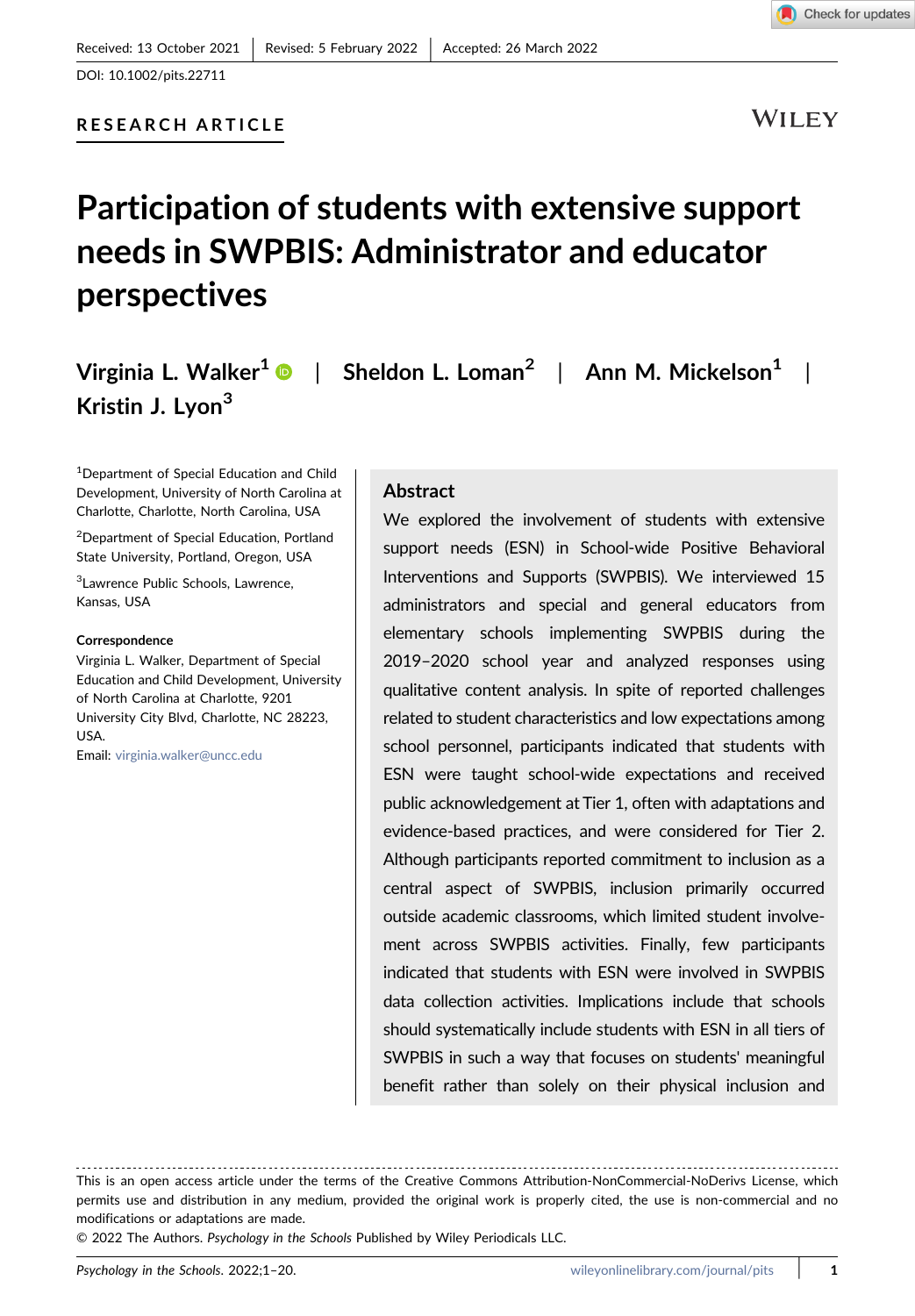create systems that ensure special and general educators collaborate in SWPBIS implementation. Our findings provide a framework for future studies to identify conditions and effective strategies that ensure SWPBIS benefits all students.

#### KEYWORDS

extensive support needs, interview, qualitative content analysis, school‐wide positive behavioral interventions and supports, severe disabilities, SWPBIS

## 1 | INTRODUCTION

School‐wide Positive Behavioral Interventions and Supports (SWPBIS) has emerged as a widely used framework that relies on evidence‐based prevention and intervention practices offered through a multitiered continuum of supports to promote academic, social/emotional, and behavioral success among all students (Sugai et al., [2014\)](#page-19-0). The overall purpose of SWPBIS is to guide schools in establishing positive environments that are safe, predictable, and consistent for all students (Sugai & Horner, [2010\)](#page-19-1). Schools implementing SWPBIS are committed to undergoing systems change with the fundamental principles that all personnel should teach appropriate behavior to all students and intervene early to prevent challenging behavior through the use of evidence‐based practices (EBPs). These schools develop systems to support personnel with the implementation of effective practices through the strategic use of data. The tenets of "systems, practices, and, data" guide schools in their implementation of a continuum of behavioral supports that promote the success of a continuum of learners (Lewis et al., [2016](#page-19-2)).

SWPBIS is framed by three tiers of support that are inclusive and cumulative in that more intensive supports build upon existing supports (Sugai et al., [2014](#page-19-0)). At Tier 1, a SWPBIS leadership team representative of personnel across the school (e.g., administrator, teacher, counselor, school psychologist) provides guidance for all personnel to teach all students behavioral expectations that are specifically reinforced across all school settings. The Tier 1 team reviews data (e.g., office discipline referrals) to inform practices; develops tools, such as posters and lesson plans, to be used by personnel for teaching expectations; and organizes procedures (e.g., school-wide tokens) and activities to publicly acknowledge positive student behaviors (e.g., reward assemblies). At Tier 2, schools have an additional team that reviews screening measures (e.g., frequent office referrals, teacher rating scales) to identify relatively efficient targeted (e.g., Check-in/Check-out) or small group (e.g., social skills training) interventions for students who require behavioral interventions in addition to Tier 1 supports (Bruhn et al., [2014](#page-18-0)). Tier 3 supports are implemented for students who require intensive individualized behavior plans or wraparound supports (usually guided by a functional behavioral assessment; Dunlap & Kern, [2018](#page-18-1)) in addition to Tiers 1 and 2 supports.

#### 1.1 | SWPBIS and students with extensive support needs

Students with extensive support needs (ESN) typically receive special education services under the eligibility categories of intellectual disability, autism, and multiple disabilities. These students "require ongoing pervasive support" and often are eligible to participate in the state alternate assessment (Taub et al., [2017,](#page-19-3) p. 127). Because of the high prevalence of challenging behavior among students with ESN (Simó‐Pinatella et al., [2019](#page-19-4)), it is critical to ensure their access to a full continuum of behavioral supports, including preventative strategies offered at Tiers 1 and 2 (Zagona et al., [2021\)](#page-20-0). Although SWPBIS is intended to be an inclusive framework designed to offer such a continuum of support to all students, researchers have identified several potential barriers for students with ESN.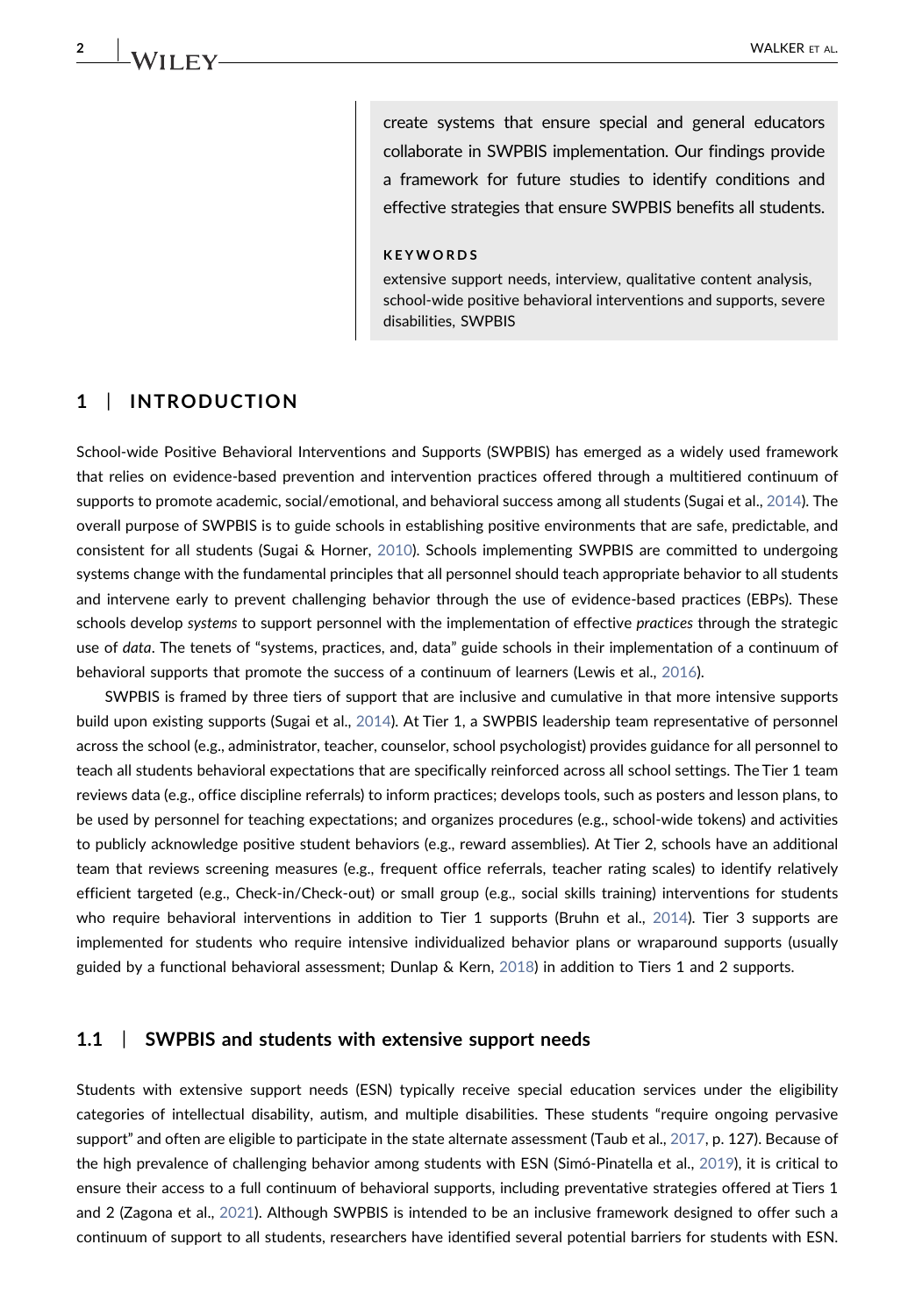Because students with ESN typically spend a majority of their school day in separate settings (Kleinert et al., [2015;](#page-19-5) Morningstar et al., [2017\)](#page-19-6), access to school‐wide supports (e.g., instruction on school‐wide expectations, public acknowledgment through reward systems) may be limited or unavailable depending on student schedules (Hawken & O'Neill, [2006\)](#page-19-7). Additionally, special educators of students with ESN may have limited opportunities to participate in SWPBIS planning (Snell, [2006\)](#page-19-8), and professional development activities at the state level may exclude discussion and strategies specific to this population of students (Landers et al., [2012](#page-19-9)). Existing school-wide supports, including lesson plans to teach school-wide expectations and token systems for public acknowledgment, may not address the needs of all students (Hawken & O'Neill, [2006](#page-19-7)). Attitudinal barriers or misconceptions also might play a role in the exclusion of students with ESN, especially among special educators of students with ESN (e.g., Shuster et al., [2017\)](#page-19-10). Finally, Sailor et al. ([2006\)](#page-19-11) suggested that systems‐level factors concerning the bifurcation of special and general education can act as barriers to the involvement of students with ESN in SWPBIS. Specifically, if general and special educators do not collaborate to proactively expand the scope of Tier 1 to include students with ESN, then Tier 1 may only benefit students without disabilities, thus relegating students with ESN to receive Tiers 2 and 3 supports delivered by special educators disconnected from general education.

Given the rapid adoption of SWPBIS and the uncertainty around how students with ESN have been involved, Kurth and Enyart [\(2016\)](#page-19-12) presented a call to action for continued research to examine student involvement in SWPBIS. Researchers have conducted preliminary work to address this call to action in a number of ways. For example, Walker et al. [\(2018\)](#page-19-13) conducted a survey of 179 SWPBIS schools in the United States to determine the extent and perceived importance of the involvement of students with ESN in SWPBIS systems, practices, and data collection procedures in addition to perceived barriers and enablers. Although schools largely reported high levels of implementation and importance, ratings from elementary schools, schools implementing all three tiers of SWPBIS, and schools with higher percentages of students with ESN included in general education classrooms were significantly higher for a number of SWPBIS components (e.g., taught school‐wide expectations with peers without disabilities, considered for Tier 2, receive public acknowledgment). Reported barriers included negative personnel perceptions and low expectations, student characteristics (e.g., cognitive ability to understand school‐wide expectations), and limited resources and administrative support. School personnel identified several strategies including involvement in SWPBIS activities and lessons or adapted versions thereof, additional strategies to address student support needs (e.g., visual support, social narratives), and including students with ESN in inclusive school environments.

In another example, Kurth and Zagona ([2018](#page-19-14)) surveyed 305 SWPBIS coaches and found that perceived involvement of students with ESN often differed by respondent role, with general educators reporting lower involvement across a number of SWPBIS aspects (e.g., taught school-wide expectations to students with ESN) as compared to coaches in other roles. Another noteworthy finding from this investigation was that coaches from schools where students with ESN spent a majority of the school day in separate settings rated the importance of including students with ESN in SWPBIS significantly lower than coaches from schools where students primarily received instruction in inclusive, general education classrooms.

Researchers and other stakeholders have emphasized the importance of designing SWPBIS to be responsive to the unique needs of a diverse range of students (e.g., culturally responsive SWPBIS; Leverson et al., [2021](#page-19-15)). In one example, Loman et al. [\(2018](#page-19-16)) examined the effects of adapted Tier 1 SWPBIS lesson plans on challenging behavior among students with ESN in inclusive, school‐wide settings. By incorporating EBPs (e.g., visual supports, systematic instruction; Browder et al., [2014](#page-18-2); Wong et al., [2015](#page-20-1)) within lesson plans to meet the unique physical and cognitive needs of the student participants, special educators provided students with accessible Tier 1 instruction around the school‐wide behavioral expectations, resulting in improved student behavior. Findings from this investigation are promising and point to the potential utility of applying established instructional practices within the SWPBIS context, resulting in more accessible and inclusive multi‐tiered systems of support.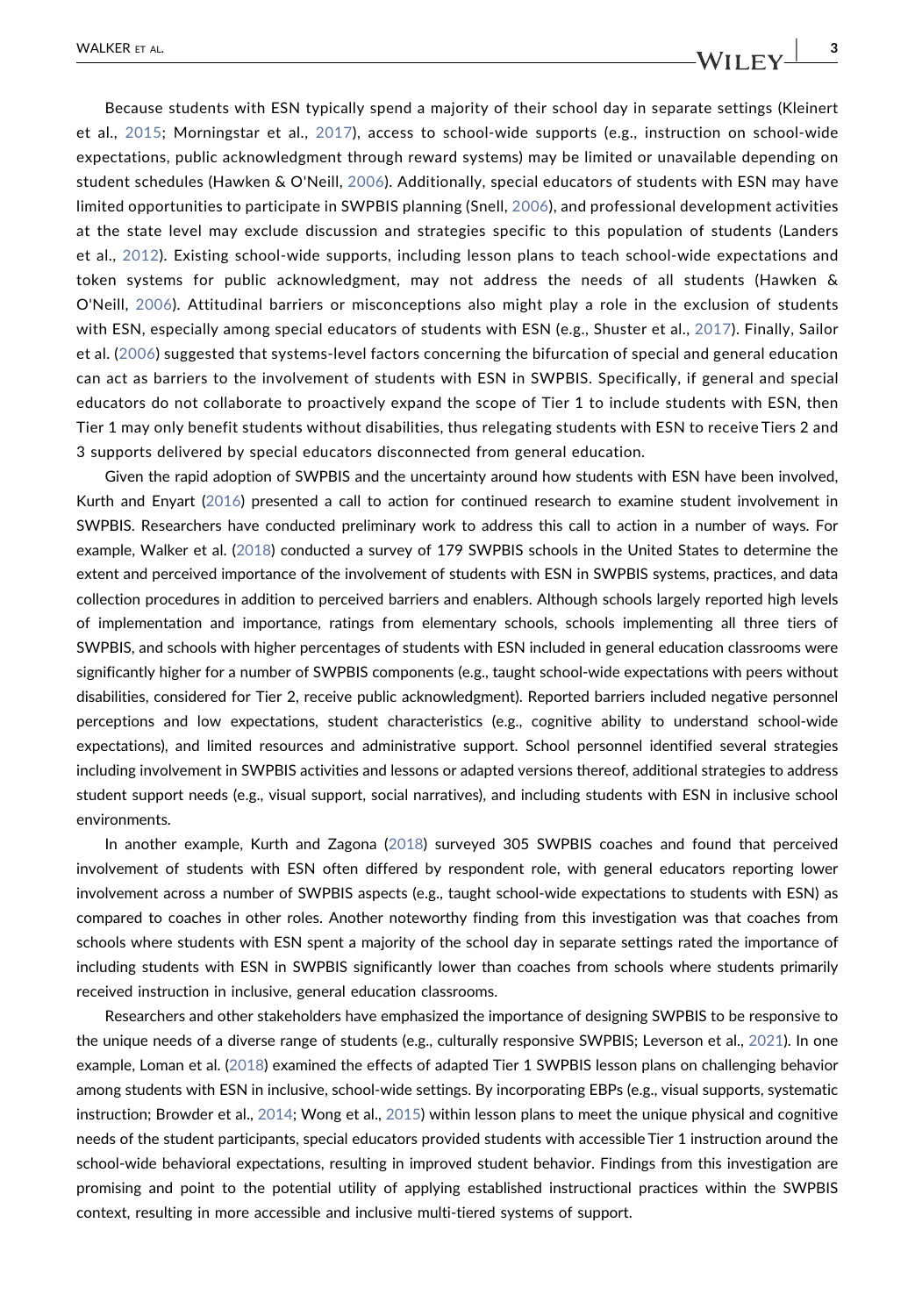

#### 1.2 | Study purpose

Although this emerging body of research provides preliminary information regarding whether and how students with ESN are included in SWPBIS, additional research is needed to advance the field's understanding of (a) how students with ESN are included in SWPBIS systems procedures, practices, and data collection activities; (b) specific strategies used by schools to involve students with ESN within this framework; and (c) potential barriers faced by schools. This information will not only guide future research directions but also can be considered by a range of stakeholders at the school and district levels to inform decision‐making around SWPBIS programming and action plans to improve accessibility for students with ESN. As such, the purpose of the current exploratory investigation was to build on this emerging line of inquiry by interviewing personnel from SWPBIS schools to provide a description of how schools are supporting students with ESN under the SWPBIS framework. Therefore, we used a qualitative approach to data collection and analysis with a descriptive, rather than theoretical, aim (Corbin & Strauss, [2008\)](#page-18-3). We addressed the following research questions: (a) How do school personnel describe the ways in which students with ESN are involved in SWPBIS? (b) What specific strategies do school personnel report using to involve students with ESN in SWPBIS? (c) What barriers do school personnel report that make it challenging to involve students with ESN in SWPBIS? and (d) Are educators likely to use EBPs (i.e., systematic instruction, visual supports, social narratives, video modeling) to support students with ESN in SWPBIS?

#### 2 | METHOD

#### 2.1 | Participants

Before recruitment, we obtained institutional review board approval to conduct the study. We relied on purposeful sampling (Patton, [2002\)](#page-19-17) to recruit participants from schools in one state in the southern region of the United States identified as effectively implementing SWPBIS. Our intent was to gather information from schools with well‐ established implementation records, as schools at more advanced implementation stages (Fixsen et al., [2005](#page-19-18)) are likely to have a greater capacity for tailoring SWPBIS to meet the needs of all students. The multitiered system of supports coordinator of the state's education department supplied a list of high-performing SWPBIS elementary schools from which we recruited. These high-performing schools were classified as (a) green ribbon schools (earned ≥80% for Tier 1 on the Tiered Fidelity Inventory [TFI; Algozzine et al., [2019](#page-18-4)] and ≥80 on the School‐wide Assessment Tool [SET; Sugai et al., [2005\]](#page-19-19)), (b) model schools (earned ≥80% for Tiers 1 and 2 on the TFI and ≥90 on the SET), or (c) exemplar schools (earned ≥80% for Tiers 1–3 on the TFI and ≥95 on the SET). Because the provided list of schools did not specify which included students with ESN, we sent invitations over the course of the 2019–2020 school year to all administrators on the list and specified in our invitation that only schools that educated students with ESN were eligible for participation.

The email invitation included an overview of the project, directions for distributing study information to general and special educators in their schools, and a link to an information form where participants provided demographic information about (a) themselves (i.e., role, years in role, involvement in SWPBIS team, perceptions about the importance of including students with ESN in SWPBIS), (b) SWPBIS implementation at their schools (i.e., composition of SWPBIS team, years implementing SWPBIS, tiers implemented), and (c) contact information for scheduling the interview. For nonresponsive administrators, we sent follow‐up email invitations 1 and 2 months after having distributed the original invitation. A total of seven administrators responded to the invitation with five agreeing to participate; these administrators represented five elementary schools that educated students with ESN across five different districts in the state.

Table [1](#page-6-0) provides information about the schools including setting, number of students enrolled, grade levels served, enrollment by race/ethnicity, implementation fidelity, SWPBIS team composition, and years implementing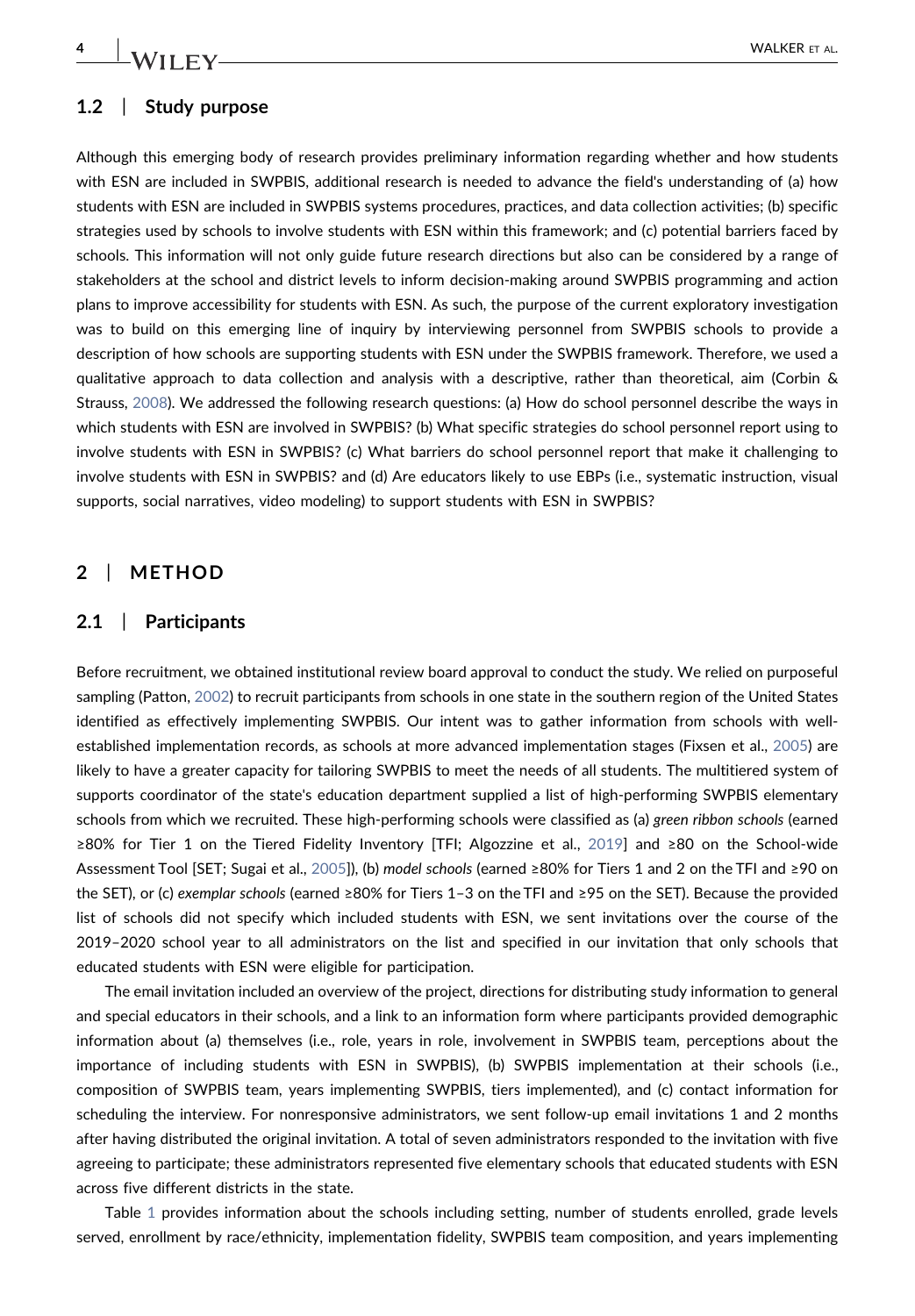SWPBIS. With the exception of School C, all schools had a Title 1 designation during the 2019–2020 school year. The percentage of students eligible for free or reduced lunch was as follows: School A, 98.0%; School B, 99.1%; School C, 5.4%; School D, 57.5%; and School E, 99.4%. In terms of the percentage of students with ESN who spent a majority of the school day in general education settings, Schools A, D, and E reported 0%–10%, School B reported 11%–20%, and School C reported 61%–70%.

All five schools implemented Tiers 1–3 and reported varying degrees and years of implementation and team membership (see Table [1](#page-6-0)). Administrators from Schools A and B provided additional information about SWPBIS training opportunities. Training for School A was delivered by district and regional coaches twice a year (i.e., at the start and middle of the school year) and focused on how to use the school's behavioral matrix and redirect challenging behavior; members of the school's leadership team and selected teachers who served on the SWPBIS team attended. For School B, a behavior specialist delivered training twice a year that addressed the fundamentals of SWPBIS; training sessions were attended by all SWPBIS team members.

We asked each administrator to identify and distribute the study invitation to one general educator and one special educator from their school who (a) supported students with ESN and (b) were involved in SWPBIS. In total, 15 school personnel provided consent and participated in the interviews, with one administrator, one general educator, and one special educator participant from each school. Table [2](#page-8-0) provides information about participating school members including their role, years in the role, involvement in the SWPBIS team, and perceptions about the importance of including students with ESN in SWPBIS. It should be noted that we collected data on perceptions in addition to other demographic information to describe the perceived importance of including students with ESN in various SWPBIS systems procedures, practices, and data collection activities (Walker et al., [2018](#page-19-13); see Figure S1) among participants at the time of the study.

#### 2.2 | Procedures

Once participants completed the information form, we contacted them via email to schedule an interview that took place over Zoom video conferencing technology with one of the three research team members responsible for conducting interviews. Before the interview, the interviewer provided an overview of the study and obtained verbal consent to move forward with the audio recorded interview. Interviews provided a means to elicit detailed information about each participant's perspectives on SWPBIS implementation at their respective school. On average, interviews lasted 38 min (range: 24–73 min). The interviewer followed one of two semistructured interview protocols. Both the administrator and educator protocols included the following four open‐ended questions: "How is SWPBIS currently implemented at your school?," "How are students with ESN included in SWPBIS at your school?," "What specific strategies have been used at your school to include students with ESN in SWPBIS?," and "What specific barriers have made it challenging to include students with ESN in SWPBIS at your school?" The first question, although not specific to students with ESN, provided the interviewer (and coders during the data analysis phase) with critical information about the SWPBIS context that informed subsequent probing. The interviewer used follow‐up probes (Patton, [2002](#page-19-17)) throughout the interview to clarify or expand on participant responses (e.g., "Can you tell me more about the current strategies or barriers at the Tier [1–3] level?") and summarized responses to continually confirm understanding of participant statements in relation to the research questions (Kvale & Brinkman, [2009](#page-19-20)).

Although participants may have described practices when responding to other interview questions, the educator protocol included additional questions related to the likelihood of educators to implement four specific EBPs to support students with ESN in SWPBIS (i.e., systematic instruction, visual supports, social narratives, video modeling; Browder et al., [2014](#page-18-2); Wong et al., [2015\)](#page-20-1). We selected these EBPs specifically to build upon previous research in which special educators identified these practices due to their relevance and successfully applied them to promote accessibility and involvement in Tier 1 SWPBIS (Loman et al., [2018\)](#page-19-16). Interviewers provided a description of each EBP and then asked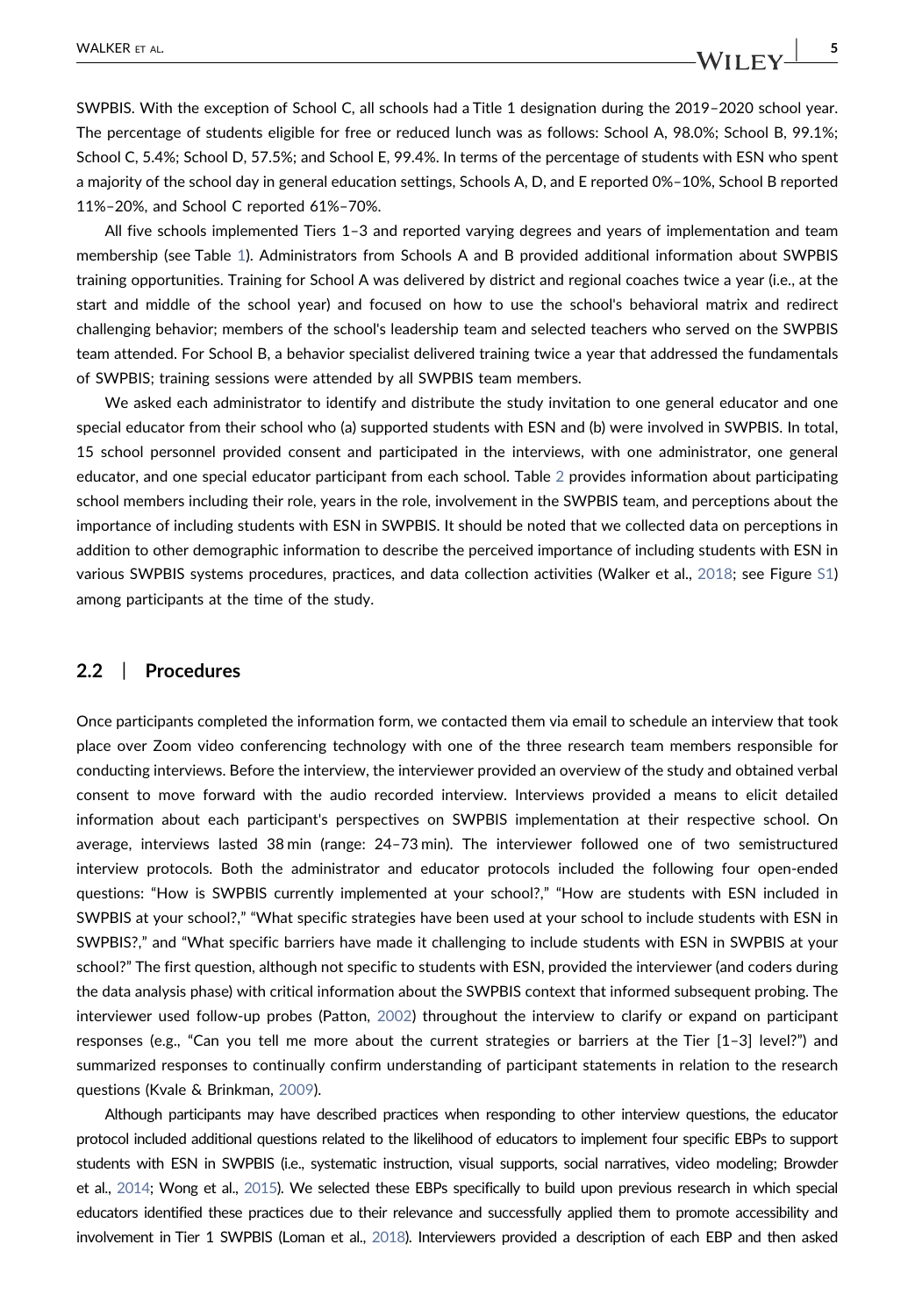<span id="page-6-0"></span>

| TABLE             | $\overline{\phantom{0}}$ | School characteristics.                         |                           |                                                                                                                                                                                                                                                                                                                                                                                                                                                                                                                                  |                              |                                                                                                                     |                                                                              |                                        |
|-------------------|--------------------------|-------------------------------------------------|---------------------------|----------------------------------------------------------------------------------------------------------------------------------------------------------------------------------------------------------------------------------------------------------------------------------------------------------------------------------------------------------------------------------------------------------------------------------------------------------------------------------------------------------------------------------|------------------------------|---------------------------------------------------------------------------------------------------------------------|------------------------------------------------------------------------------|----------------------------------------|
| School            | <b>Setting</b>           | enrollment<br>Student                           | served<br>Grade<br>levels | Enrollment by race/ethnicity                                                                                                                                                                                                                                                                                                                                                                                                                                                                                                     | designation<br><b>SWPBIS</b> | SWPBIS team members                                                                                                 | special educator of<br>Students with ESN<br>on SWPBIS team<br>Involvement of | implementing<br><b>SWPBIS</b><br>Years |
| ⋖                 | Rural                    | 609                                             | PK-5                      | Black: 13.6%; Hispanic: 46.6%; White: 44.5; Exemplar<br>two or more races: 4.1%                                                                                                                                                                                                                                                                                                                                                                                                                                                  | school                       | GE teachers, SE teachers, special Yes<br>physical education teacher),<br>area teachers (art teacher,<br>ESL teacher |                                                                              | >5 years                               |
| $\mathbf{\Omega}$ | Rural                    | 352                                             | <b>PK-5</b>               | Asian: 0.3%; Black: 65.5%; Hispanic:<br>American Indian/Alaskan Native: 0.6%;<br>4.0%; White: 27.6%; two or more<br>races: 2.0%                                                                                                                                                                                                                                                                                                                                                                                                  | Green ribbon<br>school       | Administrators, GE teachers, SE<br>teachers, school counselors,<br>instructional coach                              | Yes                                                                          | 3 years                                |
| ပ                 | Rural                    | 1033                                            | $K-5$                     | American Indian/Alaskan Native: 2%; Asian: Model<br>Native Hawaiian/Pacific Islander: 0.6%;<br>White: 46%; two or more races: 3.5%<br>25.9%; Black: 15.7%; Hispanic: 7.9%;                                                                                                                                                                                                                                                                                                                                                       | recognition<br>school        | Administrators, teachers,<br>counselors                                                                             | $\frac{1}{2}$                                                                | 5 years                                |
| ≏                 | Urban                    | 642                                             | PK-5                      | Black: 40.3%; Hispanic: 7.9%; White:<br>American Indian/Alaskan Native: 0.2%;<br>44.2%; two or more races: 7.3%                                                                                                                                                                                                                                                                                                                                                                                                                  | Green ribbon<br>school       | Administrators, GE teachers, SE<br>teachers, teacher assistants,<br>school counselors, special<br>area teacher      | Yes                                                                          | >5 years                               |
| ш                 | Rural                    | 510                                             | PK-5                      | Asian: 9.8%; Black: 49.2%; Hispanic:<br>American Indian/Alaskan Native: 1.4%;<br>20.0%; White: 15.5%; two or more<br>races: 4.1%                                                                                                                                                                                                                                                                                                                                                                                                 | Green ribbon<br>school       | Administrators, teachers, special<br>psychologists, social worker<br>education staff, school<br>counselors, school  | Yes                                                                          | >5 years                               |
|                   | ccd/schoolsearch/).      | the TFI and a score of 95 or higher on the SET. |                           | Note: Green ribbon schools earned 80% or higher for Tier 1 on the Tiered Fidelity Inventory (TFI; Algozzine et al., 2019) and a score of 80 or higher on the School-wide Assessment Tool<br>Student enrollment and enrollment by race/ethnicity data reported by the National Center for Education Statistics (https://nces.ed.gov/<br>(SET; Sugai et al., 2005). Model schools earned 80% or higher for Tiers 1 and 2 on the TFI and a score of 90 or higher on the SET. Exemplar schools earned 80% or higher for Tiers 1–3 on |                              |                                                                                                                     |                                                                              |                                        |

Abbreviations: ESL, English as a second language; ESN, extensive support needs; GE, general education; K, kindergarten; PK, prekindergarten; SE, special education; SWPBIS, school-<br>wide positive behavioral interventions and Abbreviations: ESL, English as a second language; ESN, extensive support needs; GE, general education; K, kindergarten; PK, prekindergarten; SE, special education; SWPBIS, school‐ wide positive behavioral interventions and supports.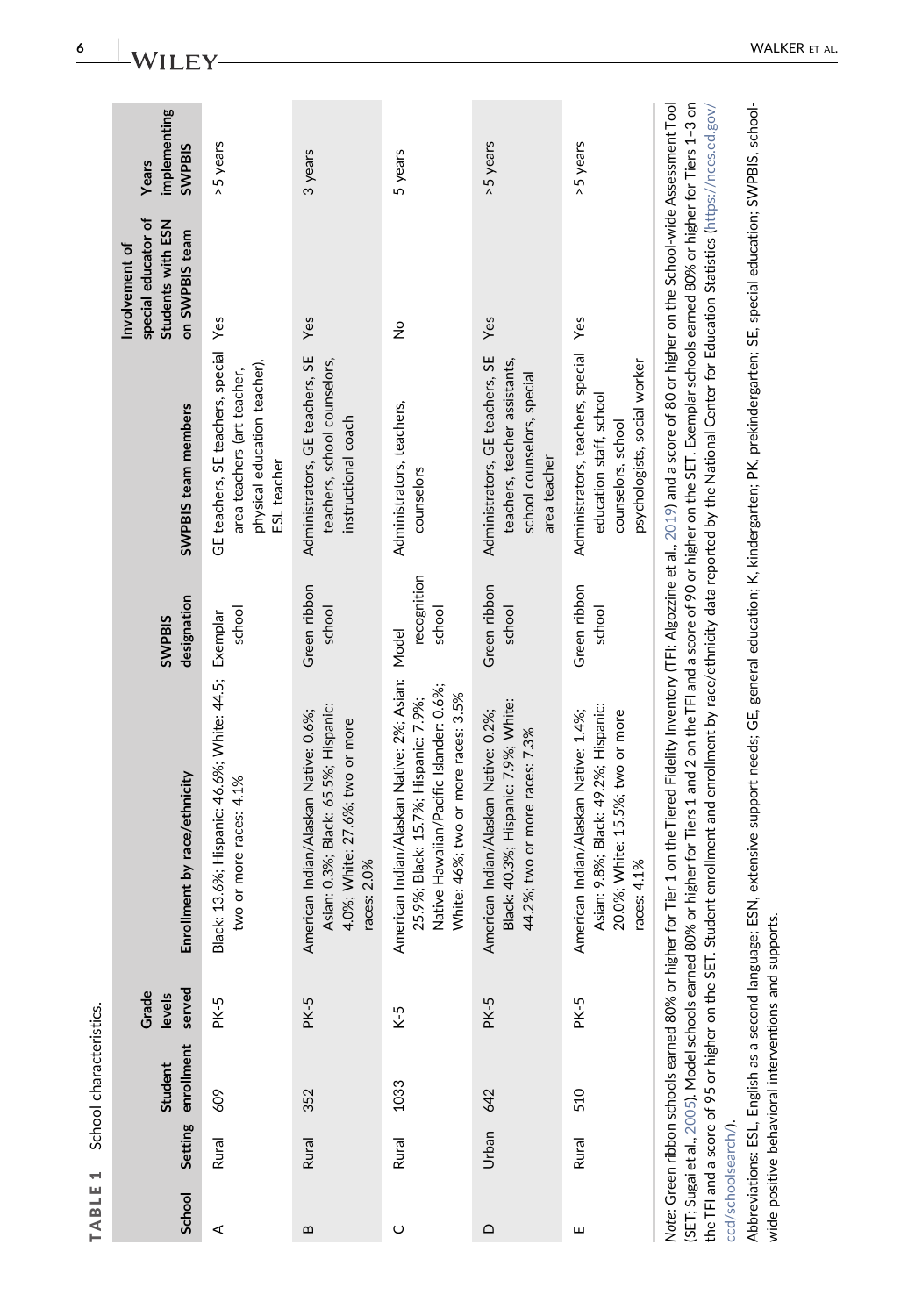educators to indicate the likelihood of applying each practice to encourage participation among students with ESN in SWPBIS. We provided each participant with a small gift card once the interviews were conducted. All audio recordings were transcribed verbatim and recordings were subsequently destroyed.

We used multiple strategies to address issues of credibility and trustworthiness, including external transcription, first and second level member checks, and the use of multiple researchers and data sources. After the transcriptionist transcribed all interviews verbatim, we checked the transcriptions for accuracy and eliminated identifying information to ensure participant anonymity. We then emailed each participant a copy of their deidentified transcript for member checking purposes (Brantlinger et al., [2005](#page-18-5); Patton, [2002](#page-19-17)). This first level member check provided each participant with the opportunity to clarify and/or add to their responses to confirm whether the content captured how students with ESN were included in SWPBIS in their schools. Nine of the 15 participants responded, with seven confirming the accuracy of the transcripts, one adjusting language in the transcript, and one adding more information to expand on the transcript content. As a second level member check, we provided each participant with a copy of the preliminary findings that emerged during data analysis. Four participants representing four different schools responded, with one being an administrator and three being educators. All four confirmed that our analysis captured how students with ESN participate in SWPBIS at their schools.

The use of multiple researchers to collect and analyze the data provided a means for triangulation (Creswell & Poth, [2018](#page-18-6); Patton, [2002](#page-19-17)) and supported researcher reflexivity (Kvale & Brinkman, [2009;](#page-19-20) Patton, [2002\)](#page-19-17). Three members of the research team conducted the interviews using the semistructured interview protocols to reduce potential interviewer bias. Three of the researchers acted as coders due to their expertise related to students with ESN and inclusive practices. Further, two of the researchers applied additional expertise specifically related to SWPBIS, with one having experience as a behavior analyst. The third researcher had an additional expertise in teacher preparation in the area of ESN. Collectively, these shared and unique areas of expertise supported data collection and analysis (Kvale & Brinkman, [2009](#page-19-20)) related to SWPBIS and students with ESN. Further, we interviewed three individuals representing different roles in each school, and the five participating schools represented five different districts across the state. This also provided a means of triangulation as it afforded multiple data sources representing multiple perspectives (Creswell & Poth, [2018](#page-18-6); Patton, [2002](#page-19-17)). Finally, the research team met regularly to discuss the coding process and establish consensual agreements, which minimized individual bias in the application of the coding frame, supported consistency in the coding process, and served to promote joint understanding as we categorized the data.

#### 2.3 | Data analysis

We used qualitative content analysis (QCA) to conduct a manifest analysis (Bengtsson, [2016](#page-18-7)). The goal of a manifest analysis is to stay close to the data with the purpose of describing what participants share as opposed to latent content analysis where the intent is to decipher the meaning behind what was shared (Bengtsson, [2016](#page-18-7)). Our analysis included the following QCA steps: (a) building a coding frame, (b) dividing data into units of coding, (c) testing the coding frame, (d) evaluating and modifying the coding frame, (e) main analysis, and (f) interpreting and presenting findings (Schreier, [2012\)](#page-19-21).

To intentionally expand on the emerging research base, we built our initial coding frame conceptually (Schreier, [2012\)](#page-19-21) by examining the existing literature on SWPBIS and students with ESN (see Table [3\)](#page-10-0) to deductively identify a priori codes ( $n = 36$ ). These codes were selected due to their relevance to the first three research questions and to support our ability to describe how participants perceived students with ESN were included in SWPBIS as compared to previously reported strategies, supports, and barriers. In particular, we used results from two survey studies (i.e., Kurth & Zagona, [2018;](#page-19-14) Walker et al., [2018\)](#page-19-13) to identify specific strategies and practices used to involve students with ESN in SWPBIS and perceived barriers. Further, we reviewed conceptual publications (i.e., Hawken & O'Neill, [2006;](#page-19-7) Snell, [2006](#page-19-8)) to identify additional barriers and strategies reported in the literature.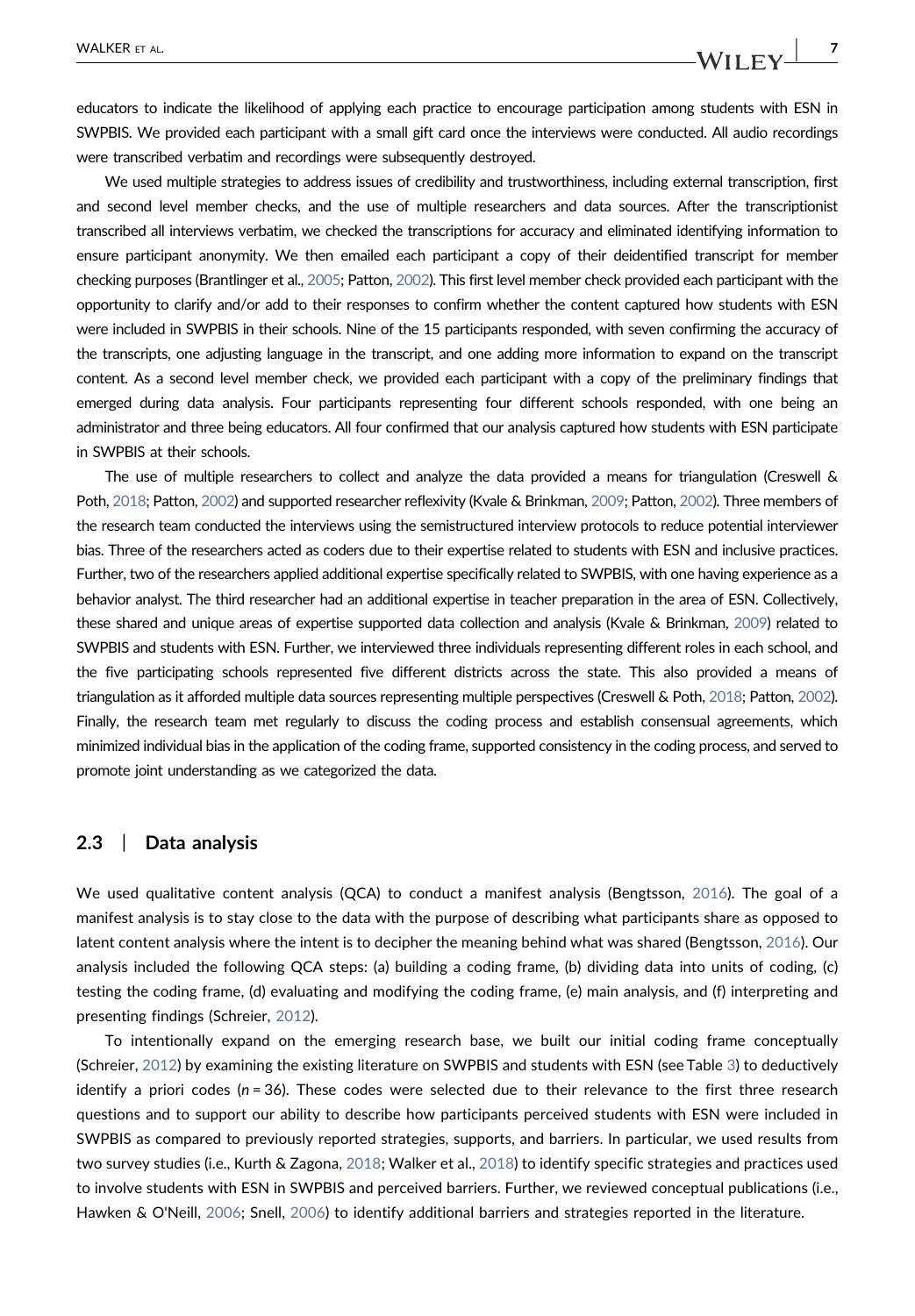

<span id="page-8-0"></span>

| Participant characteristics.<br><b>TABLE 2</b> |  |
|------------------------------------------------|--|
|------------------------------------------------|--|

|                                          |                  |                                       | Mean ratings for perceived importance |                            |                                  |
|------------------------------------------|------------------|---------------------------------------|---------------------------------------|----------------------------|----------------------------------|
| School/participant<br>roles <sup>a</sup> | Years<br>in role | Involvement on<br><b>SWPBIS team</b>  | <b>SWPBIS systems</b><br>procedures   | <b>SWPBIS</b><br>practices | <b>SWPBIS data</b><br>activities |
| School A                                 |                  |                                       |                                       |                            |                                  |
| Administrator                            | 5                | Member                                | 2.6                                   | 2.0                        | 2.0                              |
| General educator                         | >20              | No involvement                        | 2.8                                   | 2.8                        | 2.5                              |
| Special educator                         | 4                | No involvement                        | 1.6                                   | 1.2                        | 1.0                              |
| School B                                 |                  |                                       |                                       |                            |                                  |
| Administrator                            | $\overline{4}$   | Member                                | $2.2\phantom{0}$                      | 2.8                        | 2.0                              |
| General educator                         | 4                | No involvement                        | 2.8                                   | 3.0                        | 2.0                              |
| Special educator                         | 3                | No response                           | 3.0                                   | 3.0                        | 3.0                              |
| School C                                 |                  |                                       |                                       |                            |                                  |
| Administrator                            | 9                | Member                                | 2.6                                   | 2.8                        | 2.5                              |
| General educator                         | 4                | No involvement                        | 2.8                                   | 2.0                        | 1.0                              |
| Special educator                         | 6                | No involvement                        | 2.0                                   | 2.5                        | 0.25                             |
| School D                                 |                  |                                       |                                       |                            |                                  |
| Administrator                            | 10               | Supervises team; not a<br>member      | 2.2                                   | 2.5                        | 2.3                              |
| General educator                         | 6                | Member                                | 2.0                                   | 2.2                        | 2.3                              |
| Special educator                         | $\overline{4}$   | No involvement                        | 2.4                                   | 2.8                        | 2.8                              |
| School E                                 |                  |                                       |                                       |                            |                                  |
| Administrator                            | 13               | Member                                | 3.0                                   | 3.0                        | 3.0                              |
| General educator                         | 10               | No involvement                        | 3.0                                   | 3.0                        | 3.0                              |
| Special educator                         | >20              | Member; grade-level<br>representative | 1.4                                   | 2.2                        | 0.5                              |
|                                          |                  | Overall mean ratings and<br>range     | $2.29(0-3)$                           | $2.54(0-3)$                | $2.05(0-3)$                      |

Note: Response scale for importance ratings:  $0 = none$ ,  $1 = low$ ,  $2 = moderate$ , and  $3 = high$ . Abbreviations: SWPBIS, school‐wide positive behavioral interventions and supports.

<span id="page-8-1"></span><sup>a</sup>All participants reported gender as female.

## 2.3.1 | Coding process: Applying and refining the coding frame

We used Dedoose® (version 8.3.17), a qualitative data analysis platform, to code finalized transcripts and analyze patterns that emerged. Data within interview transcripts were divided into units of coding based on each participant conversational turn. Three of the research team members independently reviewed the transcripts to apply and test the coding frame. During initial analyses, the coders embedded memos to document the potential need for additional inductive codes and initial interpretations. Coders met weekly after independently coding two to three transcripts to discuss the code application, memos, and potential for additional codes. We relied on these intensive discussions to evaluate the coding frame and reach group consensus across all code applications and coders (Saldana, [2016\)](#page-19-22). When coders reached a consensus that additional codes were appropriate to include in the data analysis, the coding frame was modified and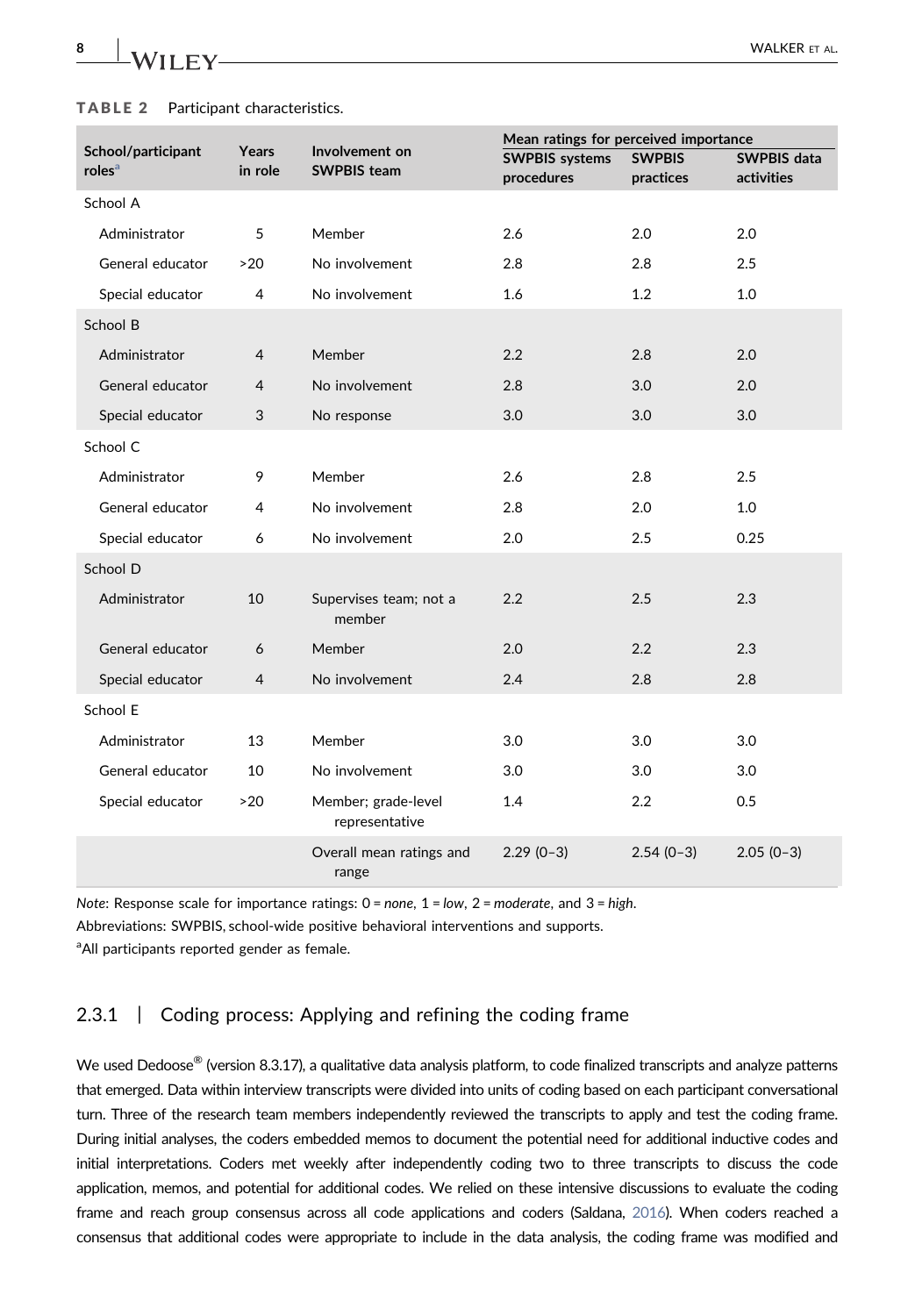subsequently applied in an additional round of coding, which mirrored the initial coding process. During these meetings, coders also adjusted code definitions developed during earlier consensus meetings, thereby clarifying the definitions and application of the codes and, as noted above, enhancing the credibility of the analysis through analyst triangulation (Patton, [2002](#page-19-17)). This process resulted in sustaining 35 of the a priori codes and the addition of eight codes (two of which were derived from the original collaborative teaming code: collaboration with staff and parents), bringing the total to 43 (seeTable [3](#page-10-0)). Given the descriptive aim of this interview study and the focus on strategically selected a priori codes, we did not eliminate any codes.

#### 2.3.2 | Main analysis and interpretation

Upon finalizing coding through consensus, we continued the QCA to categorize the data in relation to the research questions (Schreier, [2012](#page-19-21)). First, we examined the frequency of code application across transcripts and participant types to determine which codes were most and least commonly applied and whether there were patterns based on school or participant characteristics. This supported selection of the codes most salient to this study. We then used Dedoose to consolidate excerpts for the most commonly applied codes and examined that output, thereby permitting analysis within and between codes. Code excerpts were organized and examined by code by each of the three coders individually, followed by group discussions of interpretation in relation to the research questions. The research team met frequently during this process to discuss the individual analyses and categorization of the data, which further supported the triangulation of results via investigator triangulation (Patton, [2002\)](#page-19-17). Dedoose also supported the examination of the data in relation to descriptors (i.e., school and participant characteristics); however, we did not observe distinct patterns related to such comparisons.

## 3 | RESULTS

The analysis process resulted in descriptive categories organized in relation to our research questions: (a) systems procedures, practices, and data collection activities; (b) strategies; (c) barriers; and (d) EBPs.

#### 3.1 | Systems procedures, practices, and data collection activities

When asked to describe how students with ESN were included in SWPBIS, participants identified systems procedures, practices, and data collection activities.

#### 3.1.1 | Systems procedures: Commitment to inclusion

A majority of participants ( $n = 14$ ) identified school-wide commitment to inclusion as a central component of including students with ESN in SWPBIS. Participants often described including students with ESN in various SWPBIS activities (e.g., SWPBIS assemblies, field trips) and inclusive settings or classes throughout the school (e.g., music class, physical education class, cafeteria, auditorium during SWPBIS assemblies). As an example, one general educator stated,

At the beginning of the year, we have an assembly where all students [emphasis added] in the school attend, K–2 [kindergarten through Grade 2] and then 3–5 [Grade 3 through 5], which is our PBIS expectations assembly where we explain it [school‐wide expectations] to the students.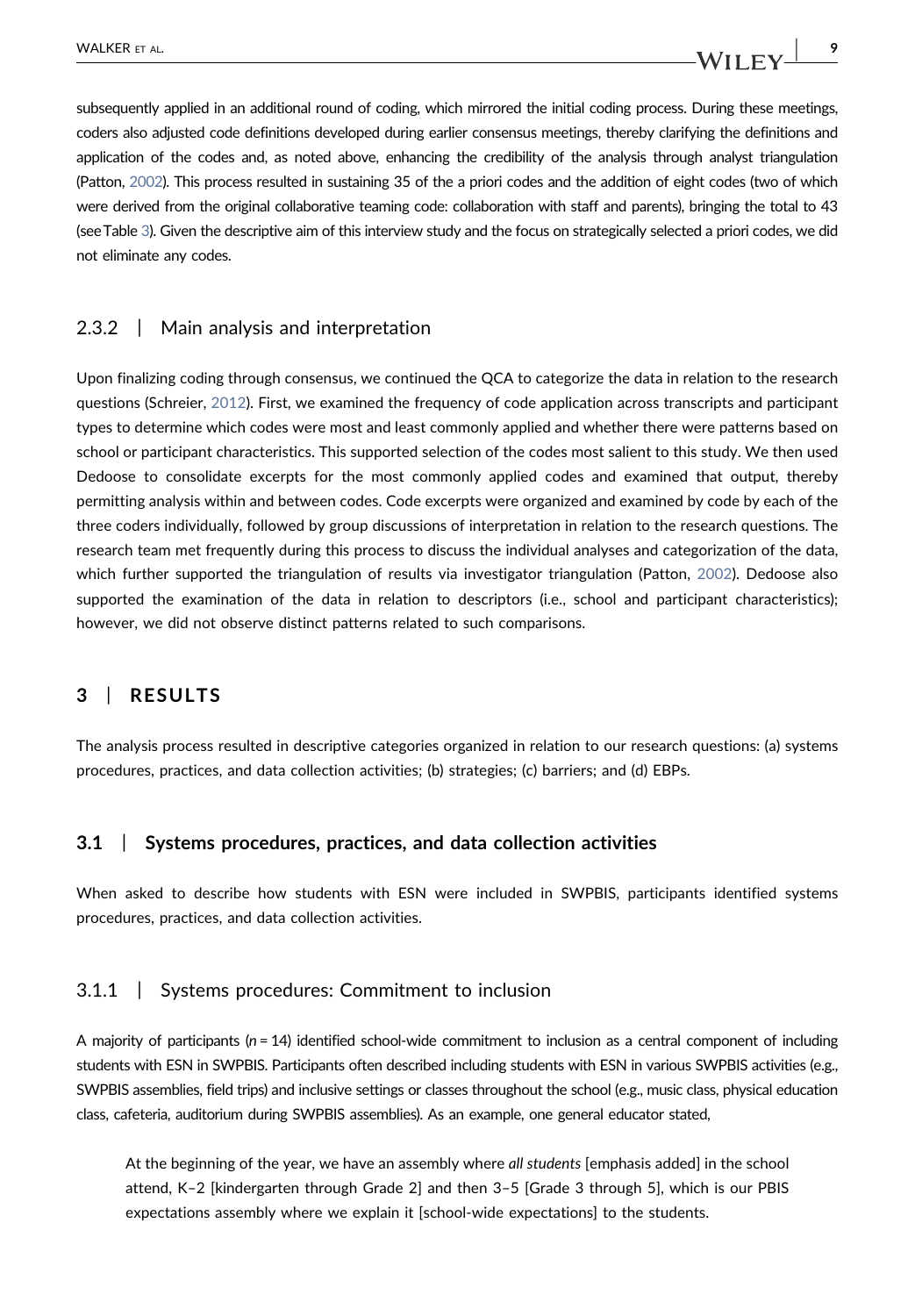<span id="page-10-0"></span>

| Number of participant codes<br>S<br>TABLE                          | across coding categories.                                                           |                                                                                        |                                                                                                                |                                                         |
|--------------------------------------------------------------------|-------------------------------------------------------------------------------------|----------------------------------------------------------------------------------------|----------------------------------------------------------------------------------------------------------------|---------------------------------------------------------|
| <b>Research Question 1</b>                                         |                                                                                     |                                                                                        | Research Question 2                                                                                            | Research Question 3                                     |
| Systems (n)                                                        | Practices (n)                                                                       | Data (n)                                                                               | Strategies (n)                                                                                                 | Barriers (n)                                            |
| Commitment to inclusion <sup>®</sup> (14) Students with ESN taught | expectations <sup>a</sup> (12)                                                      | Students with ESN included in<br>office discipline referral<br>data $^{a}$ (4)         | Students with ESN included in Student characteristics <sup>®</sup> (10)<br>SWPBIS activities <sup>ª</sup> (15) |                                                         |
| involvement in SWPBIS <sup>ª</sup> (3)<br>Special education team   | Students with ESN receive public<br>acknowledgement <sup>a</sup> (10)               | Data for students with ESN<br>reviewed in SWPBIS<br>meetings <sup>a</sup> (4)          | Students with ESN included in Low expectations <sup>®</sup> (6)<br>inclusive settings <sup>a</sup> (14)        |                                                         |
| Special education professional<br>development <sup>a</sup> (1)     | Students with ESN considered for<br>$\widehat{\mathfrak{G}}$<br>Tier 2 <sup>a</sup> | Effective data system for problem<br>solving for students with<br>ESN <sup>a</sup> (0) | Visual supports <sup>ª</sup> (11)                                                                              | Limited or no adaptations (4)                           |
| Students with ESN screened<br>for Tier 2 <sup>ª</sup> (0)          | Expectations accessible across<br>settings <sup>a</sup> (4)                         | Students with ESN included in<br>fidelity assessments <sup>a</sup> (O)                 | Adapted lesson plans <sup>ª</sup> (9)                                                                          | Resources <sup>ª</sup> (3)                              |
|                                                                    | Students with ESN taught expectations<br>with peers <sup>ª</sup> (4)                |                                                                                        | Students with ESN included in Special education team<br>data collection <sup>a</sup> (6)                       | esponsibility <sup>a</sup> (3)                          |
|                                                                    | Students with ESN considered by teams<br>when designing SWPBIS <sup>ª</sup> (3)     |                                                                                        | Collaboration with staff (6)                                                                                   | None <sup>a</sup> (3)                                   |
|                                                                    | Expectations cognitively and physically<br>$olea$ (2)<br>accessib                   |                                                                                        | Adjustments to language (6)                                                                                    | Segregated classrooms <sup>a</sup> (2)                  |
|                                                                    |                                                                                     |                                                                                        | Personnel support <sup>a</sup> (6)                                                                             | Personnel competency and<br>training <sup>a</sup> $(2)$ |
|                                                                    |                                                                                     |                                                                                        | Other adaptations (5)                                                                                          | Family communication (2)                                |
|                                                                    |                                                                                     |                                                                                        | Collaboration with parents (4) Peer perceptions (2)                                                            |                                                         |
|                                                                    |                                                                                     |                                                                                        | Adapted reward system <sup>ª</sup> (4)                                                                         | Misconceptions about<br>SWPBIS <sup>ª</sup> (1)         |
|                                                                    |                                                                                     |                                                                                        | Social narratives <sup>ª</sup> (4)                                                                             | Staff perceptions <sup>ª</sup> (O)                      |
|                                                                    |                                                                                     |                                                                                        | Peer support <sup>a</sup> (3)                                                                                  |                                                         |

 $\frac{10}{1}$ 

 $\perp_{\mathsf{WILEY}}$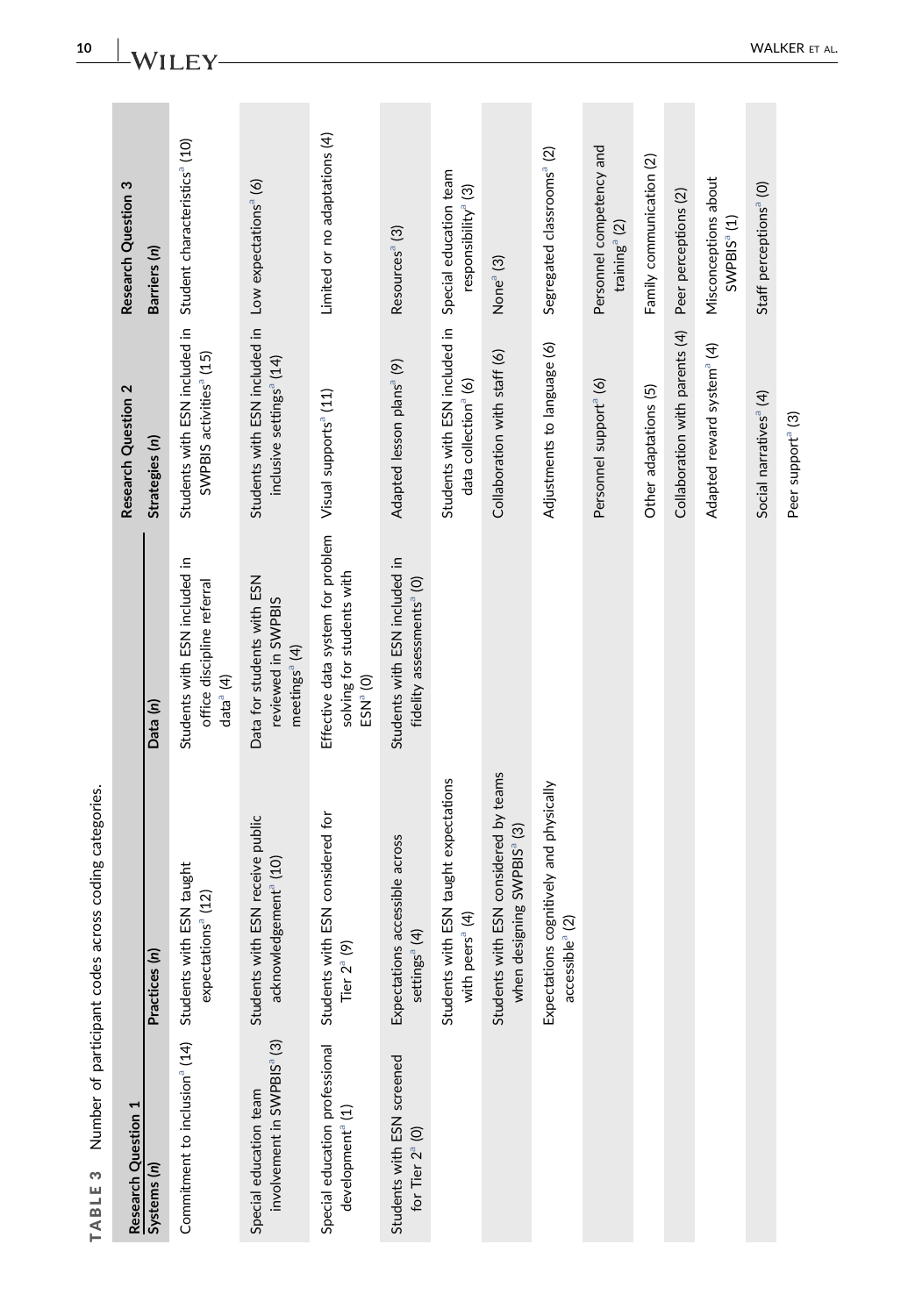| ຕ |  |
|---|--|
| ī |  |
|   |  |
|   |  |
| т |  |
|   |  |

<span id="page-11-0"></span>

| Research Question 1                          |               |          | Research Question 2                 | <b>Research Question 3</b> |
|----------------------------------------------|---------------|----------|-------------------------------------|----------------------------|
| Systems (n)                                  | Practices (n) | Data (n) | Strategies (n)                      | Barriers (n)               |
|                                              |               |          | Social skills <sup>ª</sup> (2)      |                            |
|                                              |               |          | Assistive technology (2)            |                            |
|                                              |               |          | Personnel training <sup>a</sup> (0) |                            |
| Athenistic in FCNI cuttomic communication of |               |          |                                     |                            |

Abbreviation: ESN, extensive support needs.<br><sup>a</sup>A priori codes. Abbreviation: ESN, extensive support needs.

<sup>a</sup>A priori codes.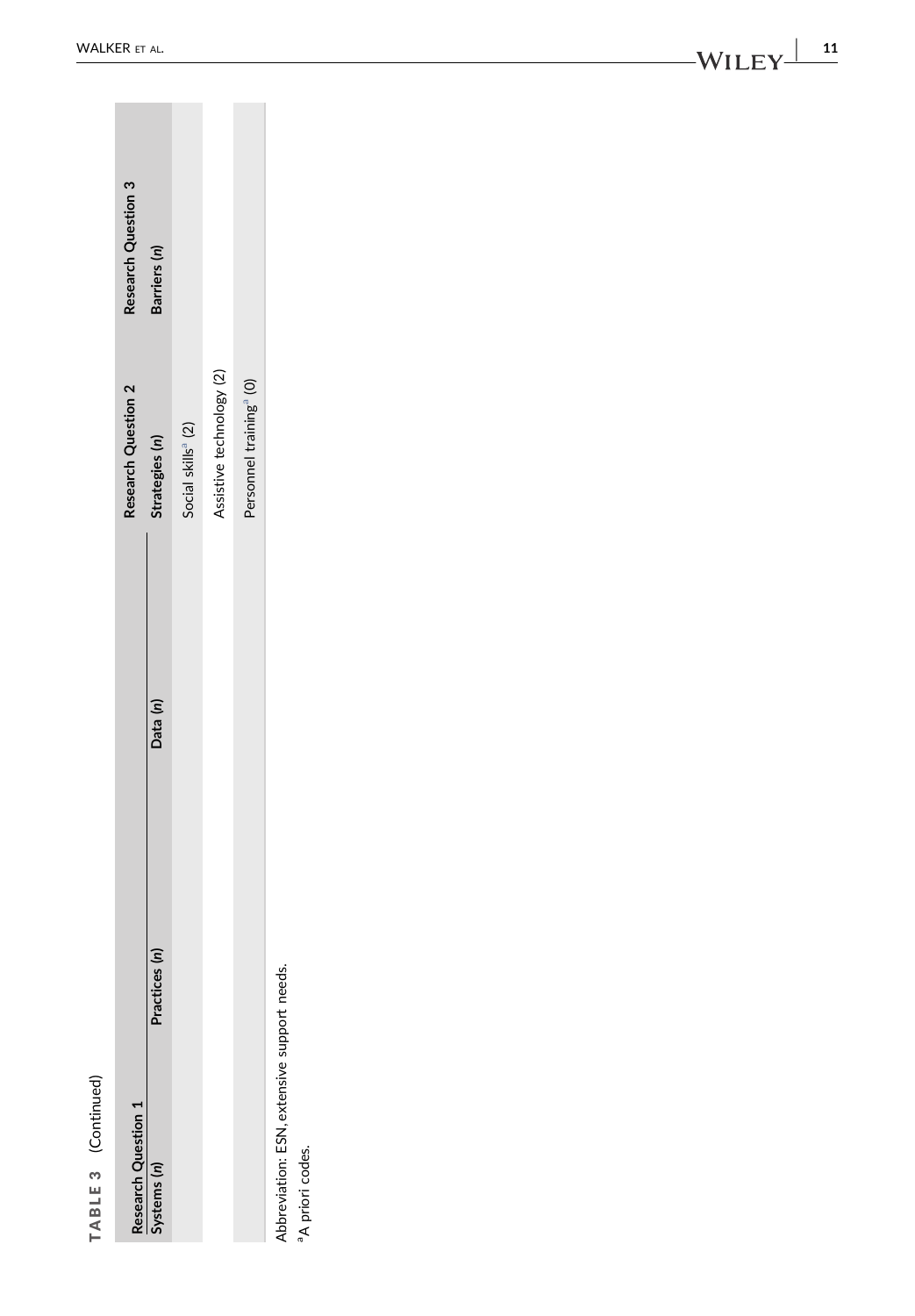Although commitment to inclusion was commonly cited, participants heavily focused on the importance of physical accessibility to promote participation in SWPBIS activities (e.g., adapted bowling ramp at bowling alley for field trip). Also of note is that participants failed to describe inclusive systems that reflected a school-wide commitment to teaching students with ESN in inclusive, general education classrooms for a majority of the school day. Instead, students with ESN were described as included in special area classes (e.g., art class, physical education class) or school‐wide events, or in fewer cases, invited to general education classrooms for special occasions. For example, an administrator described their school's inclusive culture by stating, "You know, they [students with ESN] go to music and art. They have an assistant with them, but they're included. They're not isolated. They're not kept apart from any of the other students." A general educator also explained, "They [students with ESN] are self-contained as far as academics go. They do attend special area classes with second grade. So, when second grade comes to special areas, the students with severe disabilities kind of split up." Only one participant indicated that special educators of students with ESN attended SWPBIS professional development activities in their school.

#### 3.1.2 | Practices

The most commonly reported SWPBIS practices that involved students with ESN were (a) being taught the schoolwide expectations at Tier 1, (b) receiving public acknowledgment for engaging in expected behavior at Tier 1, and (c) being considered for Tier 2 supports.

#### 3.1.2.1 | Students are taught the school‐wide expectations

Participants emphasized that students with ESN received instruction on the established school-wide expectations ( $n = 12$ ) and often participated in SWPBIS activities during which those expectations were taught (e.g., SWPBIS assemblies, morning broadcast). One general educator indicated that their school developed a school‐wide expectations matrix and "everybody has the same one [school-wide expectations poster] in their classrooms. There's one for all [emphasis added] classrooms." In explaining that expectations are taught across all settings and staff, an administrator noted that "in our special multiple handicaps class, [special educator name] does that [teaches school-wide expectations] throughout the time. You know, always doing circle with the kids and helping them understand what 'respectful' [one of the school-wide expectations] looks like."

However, students with ESN often required adaptations to the way expectations were presented and taught. In describing adaptations at their school, a general educator indicated that,

The explanation might sound different. There might be more modeling involved in it [teaching school‐wide expectations]. It might take longer for the child to quite, you know, grasp what the teacher is telling them, but the language [of the school‐wide expectations] stays the same.

#### 3.1.2.2 | Students receive public acknowledgement

Participants also suggested that students with ESN took part in school‐wide public acknowledgment systems  $(n = 10)$ , with several indicating that students received the same rewards without any required adaptations. A different general educator indicated that "it's [the school-wide acknowledgment system is] all the same. Everybody gets tokens when they meet their things [performance criteria] in their room and in different settings." Likewise, in describing a student with ESN, one administrator stated, "He participates just like everyone else. He can get bear paws [tokens associated with the school‐wide acknowledgment system]. He can get rewards." In contrast, a number of participants indicated that students with ESN participated in adapted versions with changes made to a range of aspects, including the performance criteria for obtaining rewards and frequency or immediacy of reinforcement. For example, a general educator indicated that students with ESN are "recognized just like anybody else when they're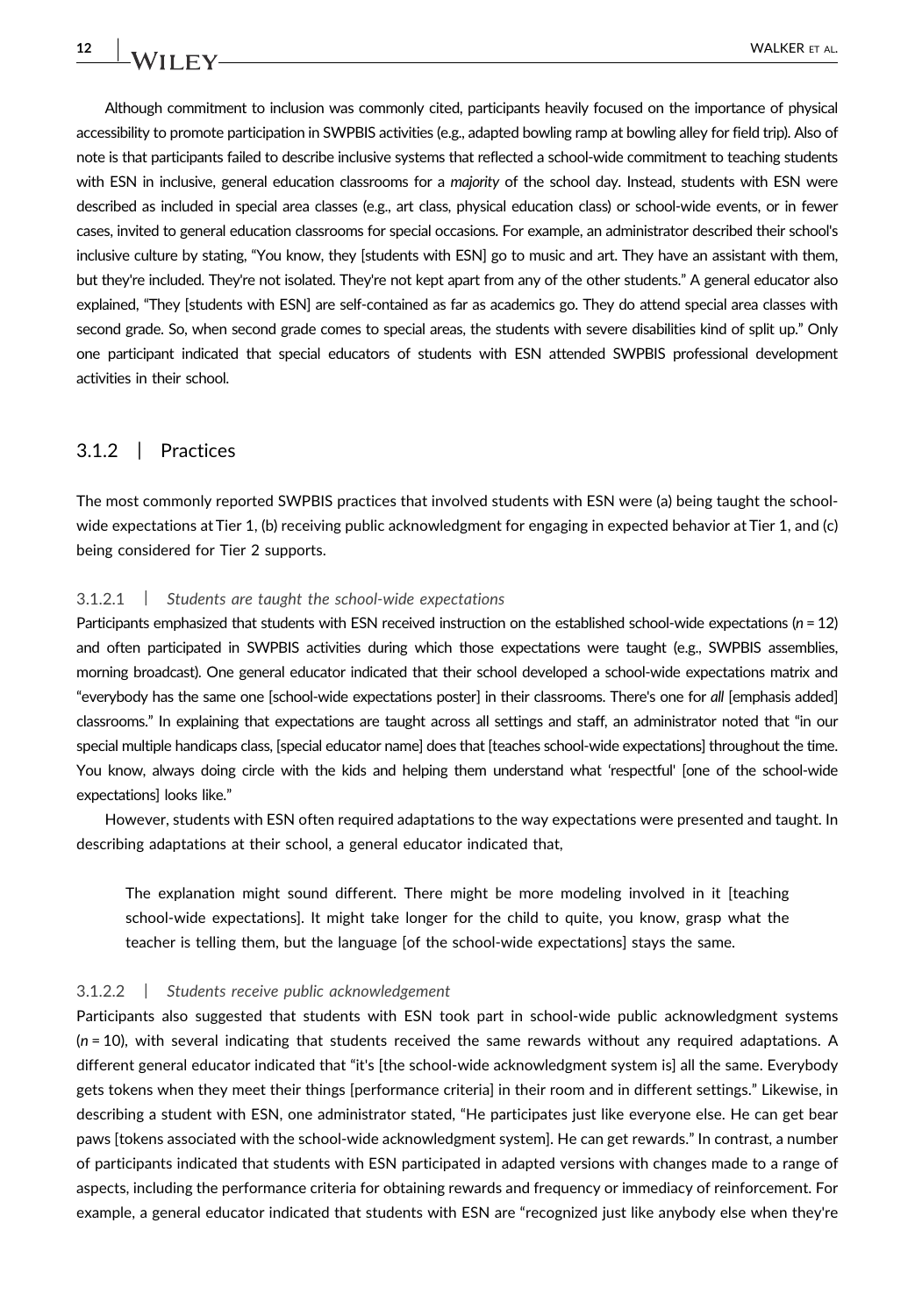doing the right thing, even if it might be doing the right thing for two seconds instead of the whole walk down the hall."

#### 3.1.2.3 | Students are considered for Tier 2 supports

A majority of participants ( $n = 9$ ) reported that students with ESN were included in Tier 2 in some capacity. Inclusion in Check‐in/Check‐out was mentioned most often but many participants acknowledged that students required adaptations to improve physical and cognitive accessibility (e.g., embedded visual supports on point card, changes to frequency or immediacy of reinforcement). For example, a special educator noted that students used an adapted Check‐in/Check‐out point card that included "a little Velcro reminder as a visual … with … three checks where the child is pulling off and putting on the little check mark for meeting the criteria."

#### 3.1.3 | Data collection activities

Only four participants mentioned SWPBIS data collection activities that involved students with ESN. Specifically, these four participants indicated that data reflecting the behavior of students with ESN were reviewed during SWPBIS team meetings (e.g., one administrator noted that "when we are looking at the [school-wide] data, we do the school as a whole"), though there was no indication that data systems used by teams were effective in problem solving for students with ESN. In other words, respondents tended to emphasize the inclusion of these data, but failed to describe whether and how these data were used to make decisions for Tiers 1 and 2. It was also noted that office discipline referral data included students with ESN but, similarly, how discipline data were used was unclear. In fact, one special educator questioned the "validity" of decision‐making around discipline data in determining which students with ESN receive school‐ wide rewards. Finally, the involvement of students with ESN in SWPBIS implementation fidelity assessments was not mentioned by any participants.

#### 3.2 | Strategies

When asked to indicate specific strategies used to include students with ESN in SWPBIS, participants most frequently mentioned the following strategies: (a) involving students with ESN in SWPBIS activities, (b) including students in inclusive settings, (c) using visual supports, and (d) adapting SWPBIS lesson plans.

## 3.2.1 | Students are involved in SWPBIS activities

All 15 of the participants mentioned involving students with ESN in SWPBIS activities. One general educator said,

They [special educators of students with ESN] advocate for their students really well and they make sure that their students are part of everything [SWPBIS activities] … And you do hear, like I said, the common language [to teach behavioral expectations] being used by all the teachers.

Specifically, participants identified involving students with ESN when teaching the school‐wide expectations to the entire school, usually in assemblies, or, in fewer cases, during a daily morning broadcast. Additionally, students were involved in their schools' SWPBIS acknowledgment activities by attending celebration ceremonies, field trips, and receiving tokens like their peers.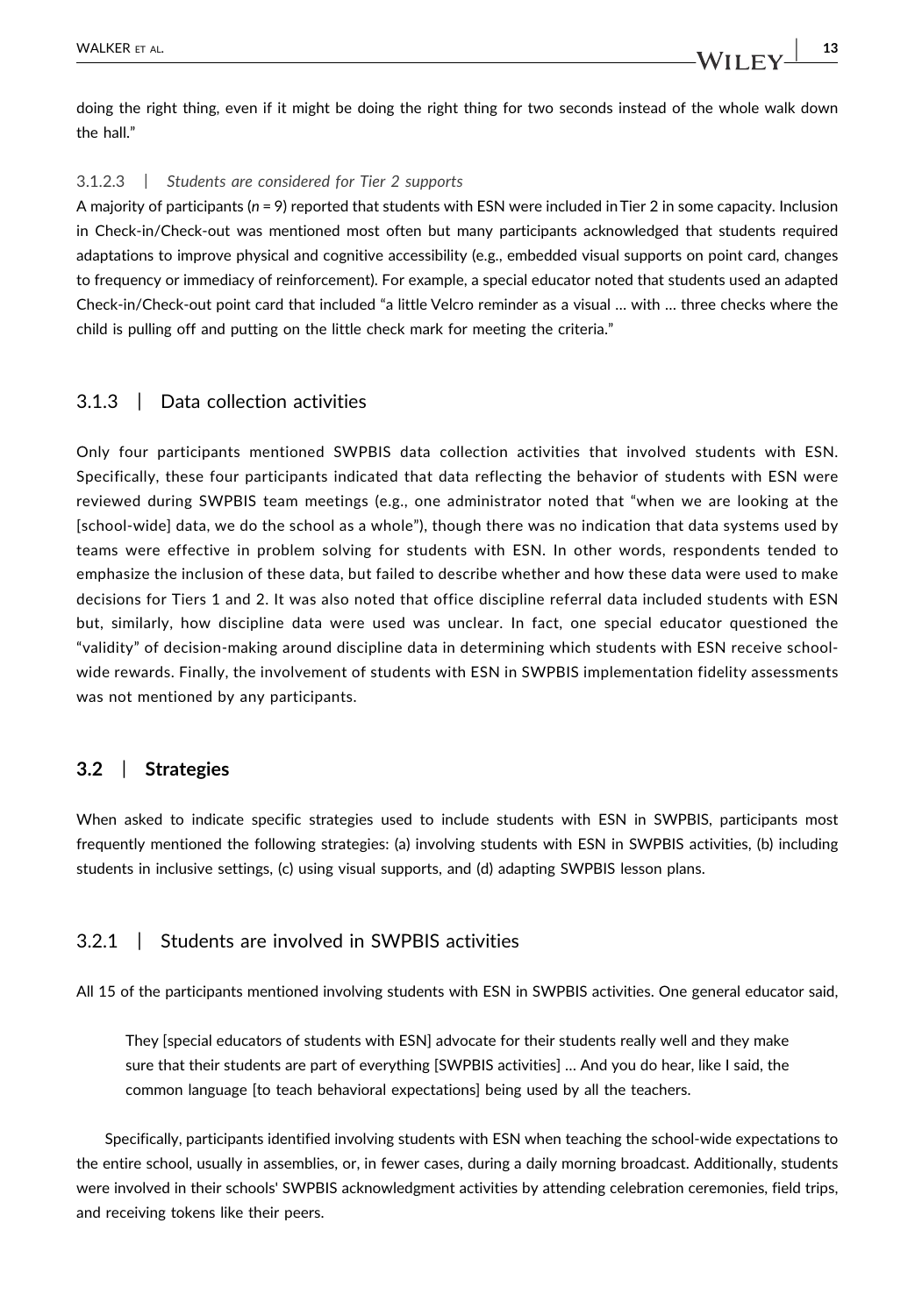#### 3.2.2 | Students are included in inclusive settings

Nearly all of the participants ( $n = 14$ ) mentioned including students with ESN in inclusive school settings as a strategy for involving students with ESN in SWPBIS. Due to their inclusion in these settings, students were exposed to instruction on school-wide expectations and rewards activities (e.g., receiving tokens, assemblies, field trips). As noted earlier, inclusion primarily took place in settings other than general education classrooms and, consequently, access to SWPBIS was limited to these settings. For example, a special educator discussed this exposure to school‐ wide expectations in special area classes: "We do inclusion with … our specials teachers, so, our art and our media and our music [teachers]. And so, I see them using it [school‐wide expectations] as well in those areas." One general education teacher commented on access to reward activities in these settings: "As far as Tier 1, they go to our specials with us. They've got … P.E, music, media, art, they attend … one of our regular home rooms. They participate in those PBIS celebrations at the end of the quarter."

Participants also indicated that teacher assistants provided support, often in a one‐to‐one context, in inclusive settings to promote access and participation in SWPBIS and other activities. In describing where students with ESN access SWPBIS, one special educator said,

With their disabilities, no matter what kind of disability they have, they're still included in everyday activity. They go to the cafeteria. They go to the gym. To programs. The TA [teacher's assistant] will work with them one on one. They're not excluded.

A different special educator highlighted how teacher assistants promote access to SWPBIS: "It may be that those Tier 1, Tier 2, Tier 3 kids may have a support staff with them to give them the extra support. And so, that would be a ... support system so that they could meet the goals and to participate in the [SWPBIS] celebration."

## 3.2.3 | Students receive visual supports

A large number of participants ( $n = 11$ ) shared that visual supports were used as a strategy to promote student involvement in SWPBIS. Visual supports representing the school‐wide expectations included pictures on posters, pictures used in social narratives, and visual cues on a student's desk or a teacher's lanyard. For example, one special educator said,

The content [of the school‐wide expectations] would remain the same. It wouldn't be watered down by any means. However, the way it's presented would be different and it may be that … they're [the expectations are] more visual and we would give those visual pictures or … we can even attach a social story to that.

Some respondents shared that they used more concrete visuals to provide students with feedback on their behavior that included a lighted visual system to indicate voice level, smiley or frowny faces, and colored clips to clearly indicate whether classroom expectations were followed. A few participants mentioned that students with ESN were provided access to videos that were used to teach all students the behavioral expectations.

#### 3.2.4 | School members use adapted SWPBIS lesson plans

The majority of participants ( $n = 9$ ) mentioned the use of adapted SWPBIS lesson plans for students with ESN. The adapted lesson plans described by the participants often included the use of visual supports. Other specific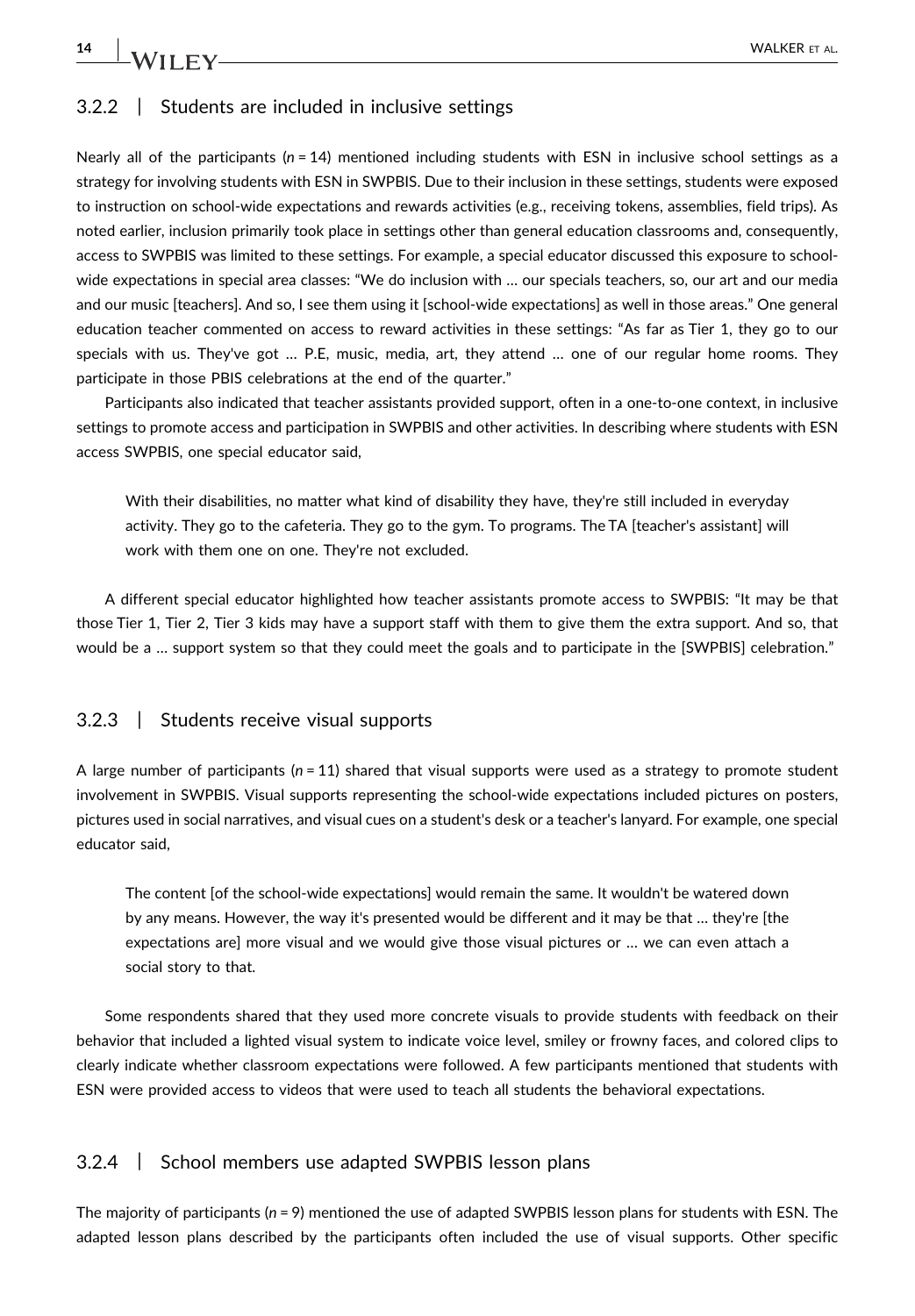adaptations to lesson plans included simplifying language, consistent practice through multiple opportunities, modeling, and prompting. A number of comments included breaking down the behavioral expectations into smaller steps and using modifications.

## 3.3 | Barriers

Participants identified low expectations ( $n = 5$ ) and student-specific characteristics ( $n = 5$ ) as barriers to involving students with ESN in SWPBIS. These largely focused on low expectations held by school members and student characteristics that affected the accessibility and benefits of participating in SWPBIS.

#### 3.3.1 | School members have low expectations

Participants reported low expectations held by school members in terms of students' ability to understand and/or benefit from learning the school‐wide expectations and receiving a public acknowledgement. Low expectations were almost always directly related to student characteristics, with expectations often based upon broad generalizations about students with ESN. For example, one administrator indicated that their school's SWPBIS social–emotional learning groups are "just not appropriate for them [students with ESN]" and, as such, special educators in the "severe autism classrooms are trained to do the social, emotional lessons" to provide specialized instruction. In another example, a special educator suggested that learning the school‐wide expectations "would be too difficult" and "just a little over their heads."

#### 3.3.2 | School members perceive student characteristics as barriers

In other cases, participants mentioned the specific characteristics exhibited by students with ESN including cognitive functioning, physical disabilities, and sensory needs. In many cases, participants perceived student cognitive abilities as impeding their access to and understanding of SWPBIS. As an example, a general educator indicated that students with ESN "don't have the cognitive ability to understand the [SWPBIS] system" and that "kids in the [ESN] class can't control their responses or can't control their actions or can't control their behavior." One special educator noted "there's a comprehension piece that's kind of difficult" in including students in Tier 1 instruction. Several participants suggested that, because students with ESN engage in different forms or intensity levels of behavior compared to other students and often require one‐on‐one support, they are less likely to benefit from SWPBIS. In terms of physical characteristics, a few participants acknowledged that students with physical disabilities may not be able to fully access supports (e.g., posters in the hallway) or reward events like a party at the roller‐skating rink or bowling alley. A special educator also indicated that school and family members might be hesitant to include students who have unique sensory needs in certain SWPBIS activities: "Especially [for] our students with autism, the noise in the crowd and being in the gym … it's just a lot for them sometimes."

#### 3.3.3 | Less common barriers

Participants mentioned other less common barriers that included school members' misconceptions about the inclusive nature of SWPBIS, students with ESN receiving instruction in segregated classrooms, limited personnel training and competency related to students with ESN, challenges with or limited to no family communication, and negative peer perceptions of students with ESN.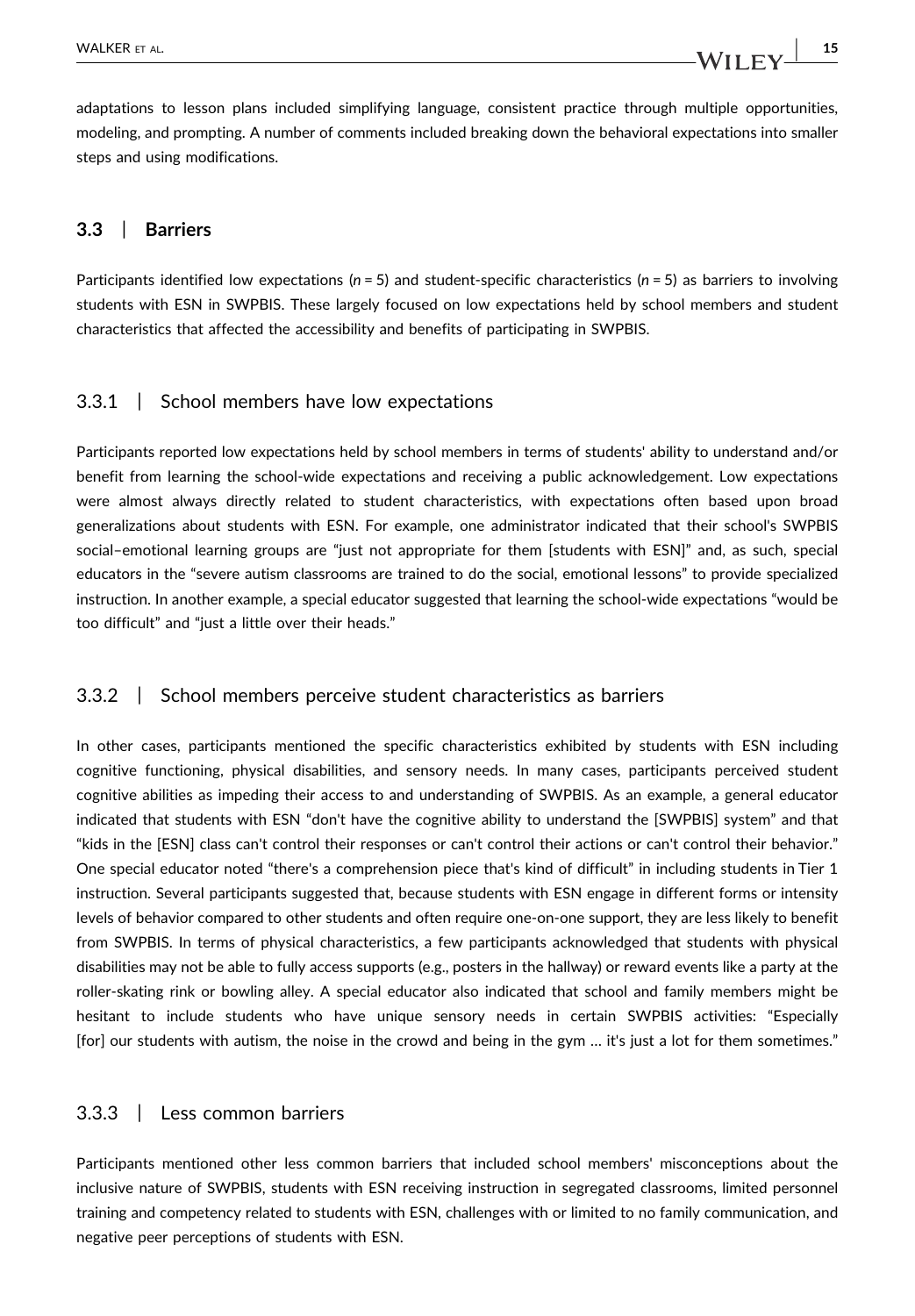## $16$  |  $N_{\text{ALKER ET AL}}$

We asked educators to describe the likelihood of implementing four EBPs (i.e., social narratives, systematic instruction, task analysis, video modeling) to support participation in SWPBIS among students with ESN. A majority of participants (range: 9–10) reported already using these practices or that they were likely to adopt these practices in the future. Interestingly, several educators were hesitant about adopting video modeling given strict video recording guidelines in their schools or districts.

## 4 | DISCUSSION

The purpose of this exploratory interview study was to investigate (a) how students with ESN are included in SWPBIS systems procedures, practices, and data collection activities, (b) specific strategies used by schools to involve students with ESN within this framework, and (c) potential barriers faced by schools. Although experts have emphasized the importance of including students across the three tiers of SWPBIS (Zagona et al., [2021](#page-20-0)), limited research has been conducted to explore the involvement of students with ESN in SWPBIS. Findings from this study add to the limited research base in several ways. First, although previous survey studies have offered preliminary information about how students with ESN are involved in SWPBIS (e.g., Kurth & Zagona, [2018;](#page-19-14) Walker et al., [2018](#page-19-13)), interviewing school members allowed us to explore specific strategies for involvement in greater detail. Second, only one study to date has specifically investigated the potential barriers faced by schools related to students with ESN and SWPBIS (Walker et al., [2018\)](#page-19-13). Our findings provide additional insight into these obstacles and also confirm previous ideas offered by experts in the field (e.g., Hawken & O'Neill, 2006; Snell, [2006](#page-19-8)). Finally, we explored perceptions concerning the application of EBPs for students with ESN to promote involvement in SWPBIS, an area that has not yet been addressed in the literature. Collectively, our findings provide important information that can inform future research directions and offer practical implications for educators and others involved in SWPBIS implementation.

#### 4.1 | Implications for practice

One important implication from our findings is that schools should seek to systematically include students with ESN in all tiers of SWPBIS in such a way that focuses on students' meaningful benefit rather than solely on their physical inclusion. The educators in this study mentioned commitment to inclusion as being critical. However, they did not describe the systems (i.e., staff development, teaming, data‐based decision‐making) their schools used to promote inclusion. Furthermore, most of the examples of inclusion centered around nonacademic settings and the physical accessibility of SWPBIS to promote participation. Experts within the field of SWPBIS have emphasized the inclusive and cumulative nature of the SWPBIS framework and the importance of including students with ESN within the preventative tiers (Tiers 1 and 2) of SWPBIS (Zagona et al., [2021](#page-20-0)). Our participants identified a number of promising strategies to enhance and/or adapt existing supports at Tiers 1 and 2, including adapted lesson plans, visual supports, and adapted reward systems, among others (e.g., Walker et al., [2018\)](#page-19-13). Many of these reported strategies align with existing EBPs for students with ESN (Browder et al., [2014](#page-18-2); Wong et al., [2015\)](#page-20-1) and, importantly, addressed the unique support needs of students with ESN in participants' schools, thus demonstrating their potential to alleviate many of the accessibility challenges noted by participants. In addition, a majority of educators indicated they were either already using or would be likely to use four EBPs (i.e., social narratives, systematic instruction, task analysis, video modeling) that have been used previously to promote greater accessibility for students with ESN (Loman et al., [2018\)](#page-19-16). When SWPBIS is adapted, for example, through universal design for learning and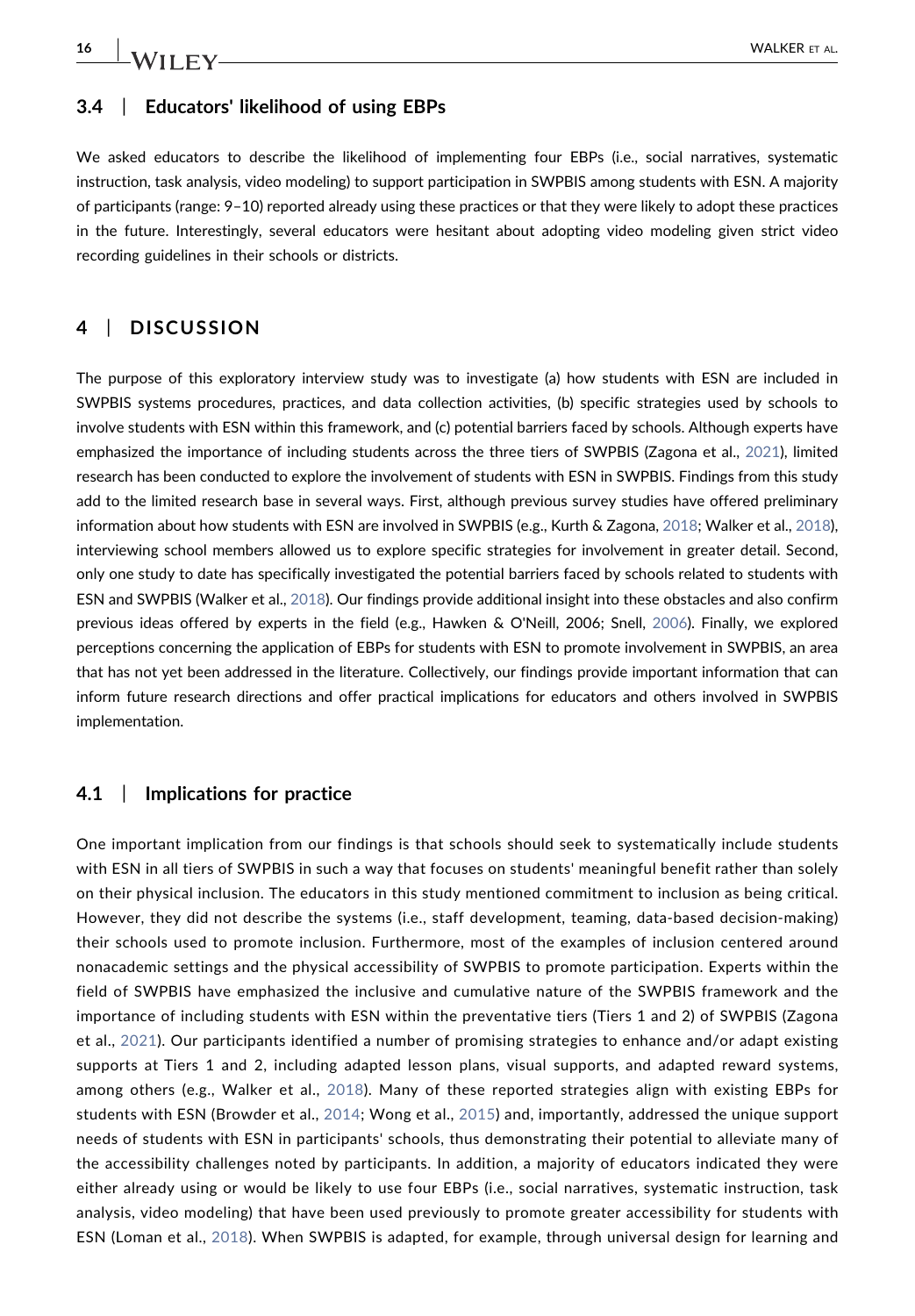EBPs, and delivered in inclusive contexts, students with ESN are likely to benefit and may not require more intensive support (Loman et al., [2018](#page-19-16)).

Another implication is that, for schools to effectively include students with ESN in SWPBIS, they should create systems that ensure special and general educators consistently collaborate in the design, implementation, and monitoring of SWPBIS. Educators in our study identified barriers to including students with ESN that were found in previous research (Shuster et al., [2017;](#page-19-10) Walker et al., [2018\)](#page-19-13), including low expectations held by personnel regarding student characteristics such as their cognitive ability to understand and benefit from SWPBIS. To address these attitudinal barriers and encourage an inclusive experience for all students, schools will need to establish policies and develop an implementation action plan to address the needs of all students, much like planning efforts around culturally responsive SWPBIS (Leverson et al., [2021\)](#page-19-15). In our study, this planning process was largely driven by special educators of students with ESN. Although special educators often served as members of the SWPBIS team, our findings suggest that special educators of students with ESN provided limited input during SWPBIS planning activities, a problem reported by others (Kurth & Zagona, [2018](#page-19-14); Shuster et al., [2017\)](#page-19-10). We recommend that special educators with expertise in ESN play an active role in planning activities, whether as an official team member or "consultant," to encourage decision‐making around accessibility and inclusion and that SWPBIS teams proactively consider the needs of all students (see, e.g., guidelines offered by Walker & Loman, [2022](#page-19-23)). Interdisciplinary teaming can play an important role in this process, with school psychologists and counselors lending their expertise in developing and implementing supports (e.g., McCurdy et al., [2016](#page-19-24)).

A final noteworthy implication relates to data collection activities. Only four participants mentioned involvement in data collection and did not report using data to inform decisions concerning the effectiveness of supports, eligibility to receive supports at a higher-level tier, and implementation fidelity. Although these findings are discouraging, they raise important questions and present implications concerning data-based decision-making, a central aspect of SWPBIS implementation (Lewis et al., [2016\)](#page-19-2). It is unclear whether existing SWPBIS data collection practices are appropriate for students with ESN, a notion that recently has been questioned by some SWPBIS experts (Zagona et al., [2021\)](#page-20-0). As an example, Walker et al. ([2018\)](#page-19-13) found that, although students with ESN were often included in office discipline data collection, these data were not always reviewed during team meetings and the systems in place for problem solving were not always effective for these students. Given these ongoing concerns and lack of guidance around data collection for students with ESN, it will be critical for experts in the field to revisit existing SWPBIS data collection practices and guidelines in an effort to reach a consensus on how to best collect and use data specific to students with ESN. Likewise, SWPBIS teams will need to evaluate their current practices to identify meaningful approaches for collecting and making decisions based on data across all students. For example, if office discipline referrals are not issued or used for problem solving in meaningful ways, the team might identify other useful sources of data that can be used to make informed decisions (e.g., behavioral incident data, restraint and seclusion data). These efforts will require collaboration among SWPBIS team members and other school personnel who support students with ESN.

#### 4.2 | Limitations and future research

There are a few limitations to address that may inform future research efforts. First, our recruitment process resulted in a small number of participants from elementary schools in one state in the southern region of the United States. Although we reached out to a large number of schools, it was likely that a majority of schools on the list did not include students with ESN, and given that these students are considered a low incidence population, the small number of responsive administrators is not surprising. Future investigations should examine the involvement of students with ESN in SWPBIS across the United States in schools and districts with a diverse range of characteristics.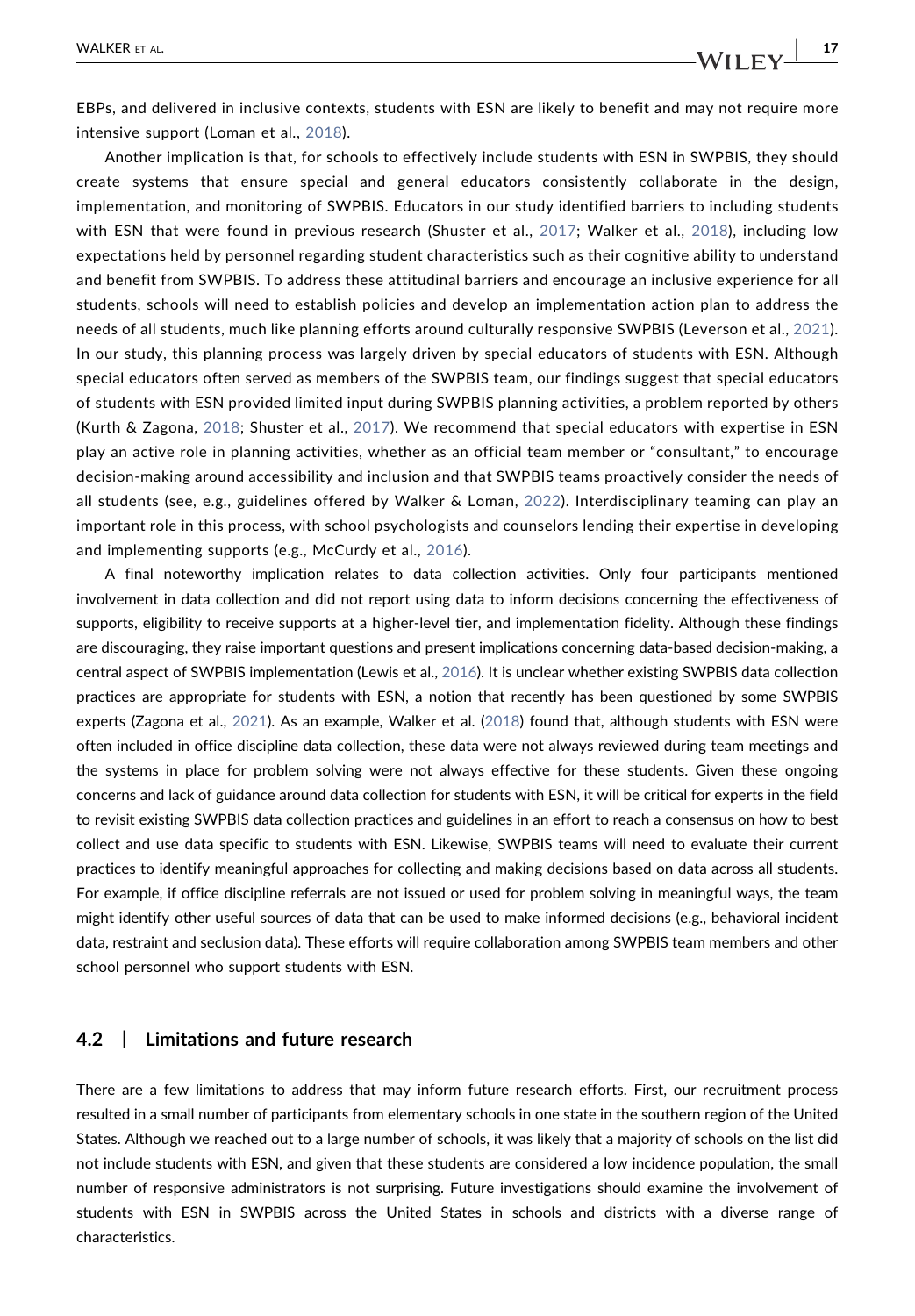Second, our recruitment strategy relied on administrators identifying educator participants who had experience working with students with ESN and involvement in SWPBIS initiatives in their schools. It is possible that administrators selected educators with similar perspectives not representative of other educators in the school. Similarly, our conclusions were based on perceptual data, an inherent limitation of interview methodology. Although we collected information from school members in different roles and overall responses did not differ based on role, more research is needed to explore multiple stakeholder perspectives and whether their role influences perceptions, as was the case in Kurth and Zagona's ([2018](#page-19-14)) study.

Third, due to the descriptive focus of the study, we did not explore the underlying reasons for student involvement (or lack thereof) in various systems procedures, practices, and data collection activities; specific strategies to promote involvement; or barriers that made it difficult to include students with ESN in SWPBIS. As an important next step, future research must begin to unpack the conditions that contribute to or prevent meaningful access and involvement to ensure that SWPBIS is a fully inclusive and meaningful framework that benefits all students in a school.

## 5 | CONCLUSION

Although SWPBIS has been widely adopted in the United States, there has been little research on how students with ESN participate in SWPBIS. Findings from this study suggest that some schools may teach school‐wide expectations and deliver public acknowledgment to students with ESN at the Tier 1 level, with some students receiving adaptations and additional supports. Likewise, school members noted that students with ESN were often considered for Tier 2 supports. Although these findings are promising, additional research is needed to explore the participation of students with ESN in SWPBIS and effective strategies for overcoming barriers schools may face in including students from this population. We encourage schools to closely examine their systems procedures, practices, and data collection activities to ensure that students with ESN are considered across each of these fundamental SWPBIS elements.

#### CONFLICTS OF INTEREST

The authors declare no conflicts of interest.

#### ORCID

Virginia L. Walker in <http://orcid.org/0000-0003-3248-7290>

#### **REFERENCES**

- <span id="page-18-4"></span>Algozzine, B., Barrett, S., Eber, L., George, H., Horner, R., Lewis, T., Putnam, B., Swain‐Bradway, J., McIntosh, K., & Sugai, G. (2019). School‐wide PBIS Tiered Fidelity Inventory. OSEP Technical Assistance Center on Positive Behavioral Interventions and Supports. [https://www.pbis.org](http://www.pbis.org)
- <span id="page-18-7"></span>Bengtsson, M. (2016). How to plan and perform a qualitative study using content analysis. Nursing Plus Open, 2, 8–14.
- <span id="page-18-5"></span>Brantlinger, E., Jimenez, R., Klingner, J., Pugach, M., & Richardson, V. (2005). Qualitative studies in special education. Exceptional Children, 71(2), 185–207. <https://doi.org/10.1177/001440290507100205>
- <span id="page-18-2"></span>Browder, D. M., Wood, L., Thompson, J., & Ribuffo, C. (2014). Evidence-based practices for students with severe disabilities (Document No. IC‐3). University of Florida, Collaboration for Effective Educator, Development, Accountability, and Reform Center. <http://ceedar.education.ufl.edu/tools/innovation-configurations/>
- <span id="page-18-0"></span>Bruhn, A., Lane, K., & Hirsch, S. (2014). A review of tier 2 interventions conducted within multitiered models of behavioral prevention. Journal of Emotional and Behavioral Disorders, 22(3), 171-189. [https://doi.org/10.1177/1063426](https://doi.org/10.1177/1063426613476092) [613476092](https://doi.org/10.1177/1063426613476092)
- <span id="page-18-3"></span>Corbin, J., & Strauss, A. (2008). Basics of qualitative research (3rd ed.). SAGE Publications
- <span id="page-18-6"></span>Creswell, J. W., & Poth, C. N. (2018). Qualitative inquiry and research design: Choosing among five approaches (4th ed.). SAGE Publications
- <span id="page-18-1"></span>Dunlap, G., & Kern, L. (2018). Perspectives on functional (behavioral) assessment. Behavioral Disorders, 43(2), 316–321. <https://doi.org/10.1177/0198742917746633>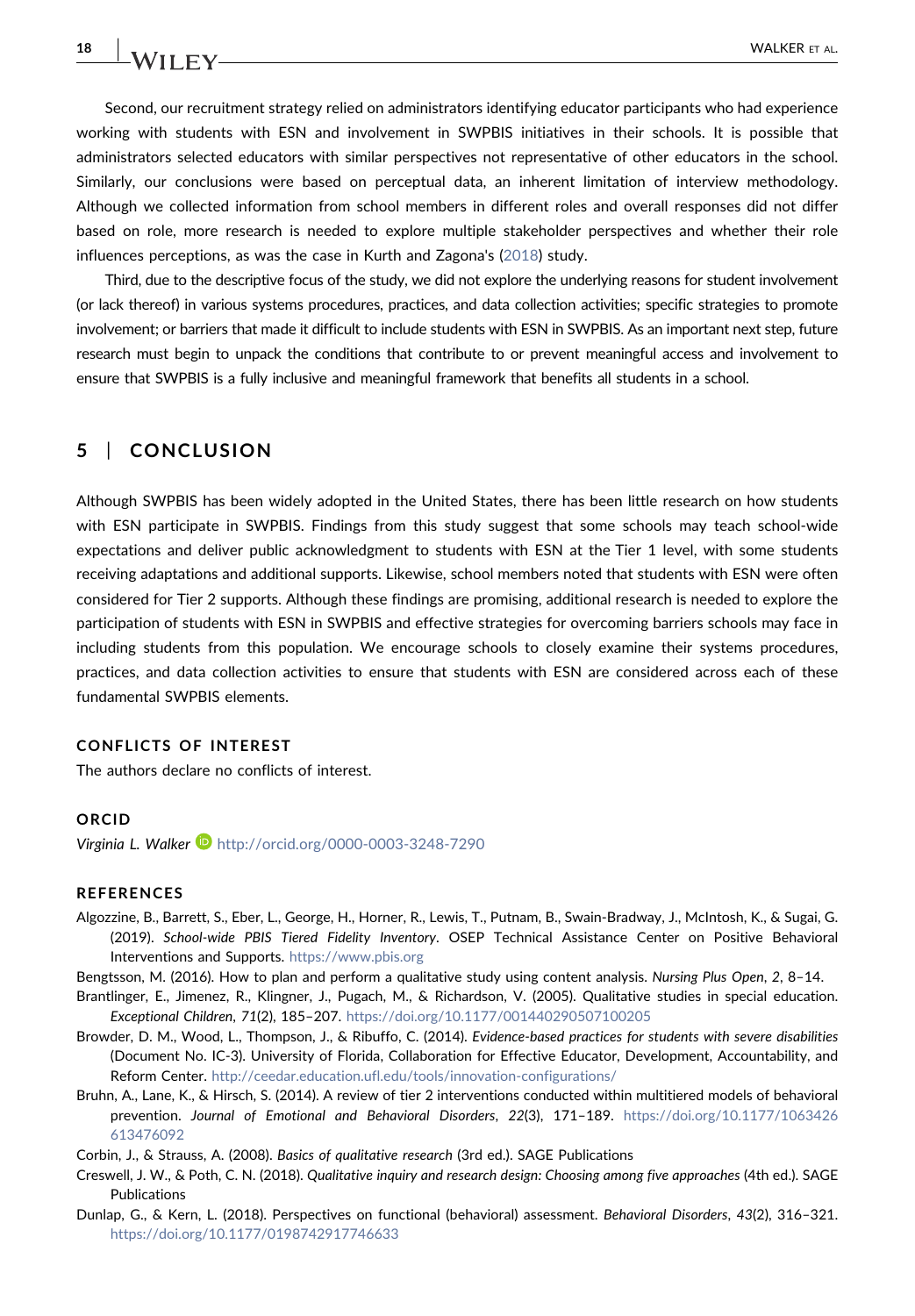- <span id="page-19-18"></span>Fixsen, D. L., Naoom, S. F., Blase, K. A., Friedman, R. M., & Wallace, F. (2005). Implementation research: A synthesis of the literature (FMHI Publication #231). University of South Florida, Louis de la Parte Florida Mental Health Institute, The National Implementation Research Network.
- <span id="page-19-7"></span>Hawken, L. S., & O'Neill, R. E. (2006). Including students with severe disabilities in all levels of school‐wide positive behavior support. Research and Practice for Persons with Severe Disabilities, 31(1), 46-53. <https://doi.org/10.2511/rpsd.31.1.46>
- <span id="page-19-5"></span>Kleinert, H., Towles‐Reeves, E., Quenemoen, R., Thurlow, M., Fluegge, L., Weseman, L., & Kerbel, A. (2015). Where students with the most significant cognitive disabilities are taught: Implications for general curriculum access. Exceptional Children, 81(3), 312–328. <https://doi.org/10.1177/0014402914563697>
- <span id="page-19-12"></span>Kurth, J. A., & Enyart, M. (2016). Schoolwide positive behavior supports and students with significant disabilities: Where are we? Research and Practice for Persons with Severe Disabilities, 41(3), 216–222. <https://doi.org/10.1177/1540796916633083>
- <span id="page-19-14"></span>Kurth, J. A., & Zagona, A. L. (2018). Involvement and participation of students with extensive support needs in SWPBIS. Journal of Special Education, 52(3), 131–141. <https://doi.org/10.1177/0022466918766523>
- <span id="page-19-20"></span>Kvale, S., & Brinkman, S. (2009). Interviews: Learning the craft of qualitative research interviewing (2nd ed.). SAGE Publications
- <span id="page-19-9"></span>Landers, E., Courtade, G., & Ryndak, D. (2012). Including students with severe disabilities in school-wide positive behavioral interventions and supports: Perceptions of state coordinators. Research and Practice for Persons with Severe Disabilities, 37(1), 1–8. <https://doi.org/10.2511/027494812800903256>
- <span id="page-19-15"></span>Leverson, M., Smith, K., McIntosh, K., Rose, J., & Pinkelman, S. (2021). PBIS cultural responsiveness field guide: Resources for trainers and coaches. [https://www.pbis.org/resource/pbis-cultural-responsiveness-field-guide-resources-for](https://www.pbis.org/resource/pbis-cultural-responsiveness-field-guide-resources-for-trainers-and-coaches)[trainers-and-coaches](https://www.pbis.org/resource/pbis-cultural-responsiveness-field-guide-resources-for-trainers-and-coaches)
- <span id="page-19-2"></span>Lewis, T. J., Barrett, S., Sugai, G., Horner, R. H., Mitchell, B. S., & Starkey, D. (2016). Training and professional development blueprint for positive behavioral interventions and supports. Center on Positive Behavioral Interventions and Supports. <https://www.pbis.org/resource/training-and-professional-development-blueprint-for-pbis>
- <span id="page-19-16"></span>Loman, S. L., Strickland‐Cohen, M. K., & Walker, V. L. (2018). Promoting the accessibility of SWPBIS for students with severe disabilities. Journal of Positive Behavior Interventions, 20(2), 113–123. [https://doi.org/10.1177/](https://doi.org/10.1177/1098300717733976) [1098300717733976](https://doi.org/10.1177/1098300717733976)
- <span id="page-19-24"></span>McCurdy, B. L., Thomas, L., Truckenmiller, A., Rich, S. H., Hillis‐Clark, P., & Lopez, J. C. (2016). School‐wide positive behavioral interventions and supports for students with emotional and behavioral disorders. Psychology in the Schools, 53(4), 375–389. <https://doi.org/10.1002/pits.21913>
- <span id="page-19-6"></span>Morningstar, M. E., Kurth, J. A., & Johnson, P. E. (2017). Examining national trends in educational placements for students with significant disabilities. Remedial and Special Education, 38(1), 3-12. <https://doi.org/10.1177/0741932516678327>
- <span id="page-19-17"></span>Patton, M. Q. (2002). Qualitative research and evaluation methods (3rd ed.). SAGE Publications
- <span id="page-19-11"></span>Sailor, W., Zuna, N., Choi, J.‐H., Thomas, J., McCart, A., & Roger, B. (2006). Anchoring schoolwide positive behavior support in structural school reform. Research and Practice for Persons with Severe Disabilities, 31(1), 18–30. [https://doi.org/10.](https://doi.org/10.2511/rpsd.31.1.18) [2511/rpsd.31.1.18](https://doi.org/10.2511/rpsd.31.1.18)
- <span id="page-19-22"></span>Saldana, J. (2016). The coding manual for qualitative researchers (3rd ed.). SAGE Publications
- <span id="page-19-21"></span>Schreier, M. (2012). Qualitative content analysis in practice. SAGE Publications
- <span id="page-19-10"></span>Shuster, B. C., Gustafson, J. R., Jenkins, A. B., Lloyd, B. P., Carter, E. W., & Bernstein, C. F. (2017). Including students with disabilities in positive behavioral interventions and supports: Experiences and perspectives of special educators. Journal of Positive Behavior Interventions, 19(3), 143–157. <https://doi.org/10.1177/1098300716675734>
- <span id="page-19-4"></span>Simó‐Pinatella, D., Mumbardó‐Adam, C., Alomar‐Kurz, E., Sugai, G., & Simonsen, B. (2019). Prevalence of challenging behaviors exhibited by children with disabilities: Mapping the literature. Journal of Behavioral Education, 28(5), 323–343. <https://doi.org/10.1007/s10864-019-09326-9>
- <span id="page-19-8"></span>Snell, M. E. (2006). What's the verdict: Are students with severe disabilities included in school‐wide positive behavior support? Research and Practice for Persons with Severe Disabilities, 31(1), 62-65. <https://doi.org/10.2511/rpsd.31.1.62>
- <span id="page-19-1"></span>Sugai, G., & Horner, R. H. (2010). School‐wide positive behavior support: Establishing a continuum of evidence‐based practices. Journal of Evidence‐Based Practices for Schools, 11(1), 62–83.
- <span id="page-19-19"></span>Sugai, G., Lewis-Palmer, T., Todd, A. W., & Horner, R. (2005). School-wide evaluation tool version 2.1. University of Oregon.
- <span id="page-19-0"></span>Sugai, G., Simonsen, B., Bradshaw, C., Horner, R., & Lewis, T. J. (2014). Delivering high quality school‐wide positive behavior support in inclusive schools. In Handbook of effective inclusive schools: Research and practice (pp. 306–321). Taylor & Francis.
- <span id="page-19-3"></span>Taub, D. A., McCord, J. A., & Ryndak, D. (2017). Opportunities to learn for students with extensive support needs: A context of research supported practices for all in general education classes. Journal of Special Education, 51(3), 127–137. <https://doi.org/10.1177/0022466917696263>
- <span id="page-19-23"></span>Walker, V. L., & Loman, S. (2022). Strategies for including students with extensive support needs in SWPBIS. Inclusive Practices, 1(1), 23–32. <https://doi.org/10.1177/27324745211000307>
- <span id="page-19-13"></span>Walker, V. L., Loman, S. L., Hara, M., Park, K. L., & Strickland-Cohen, M. K. (2018). Examining the inclusion of students with severe disabilities in school-wide positive behavioral interventions and supports. Research and Practice for Persons with Severe Disabilities, 43(4), 223–238. <https://doi.org/10.1177/1540796918779370>